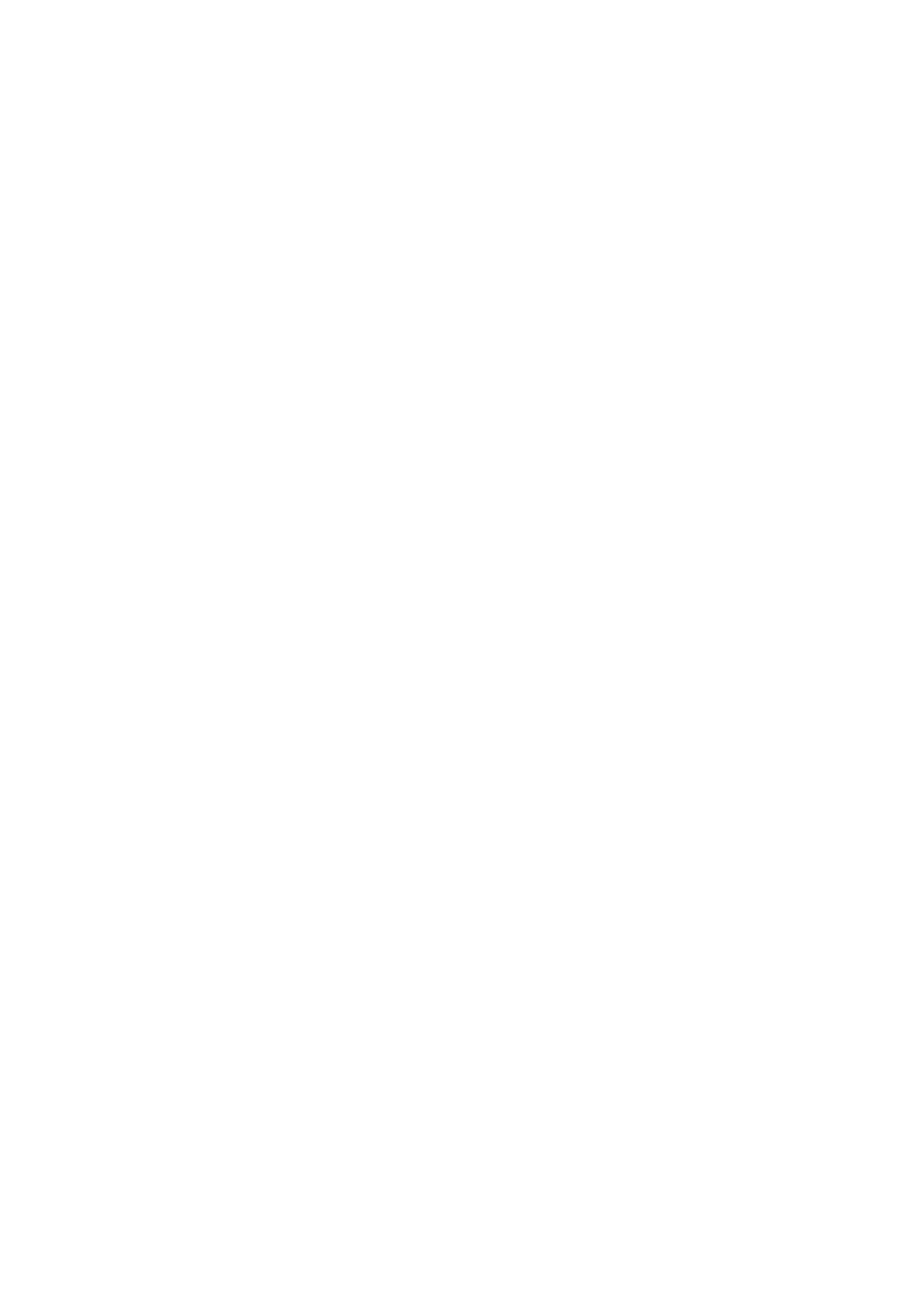# **LOCAL GOVERNMENT ACT 1995**

# CITY OF VINCENT

# **LOCAL GOVERNMENT PROPERTY LOCAL LAW 2021**

| PART 2 - DETERMINATIONS IN RESPECT OF LOCAL GOVERNMENT PROPERTY 5242                |  |
|-------------------------------------------------------------------------------------|--|
|                                                                                     |  |
|                                                                                     |  |
|                                                                                     |  |
|                                                                                     |  |
|                                                                                     |  |
|                                                                                     |  |
| 2.7 Activities which may be pursued on specified local government property5243      |  |
| 2.8 Activities which may be prohibited on specified local government property 5244  |  |
|                                                                                     |  |
|                                                                                     |  |
|                                                                                     |  |
|                                                                                     |  |
|                                                                                     |  |
|                                                                                     |  |
|                                                                                     |  |
|                                                                                     |  |
|                                                                                     |  |
|                                                                                     |  |
|                                                                                     |  |
|                                                                                     |  |
|                                                                                     |  |
|                                                                                     |  |
|                                                                                     |  |
|                                                                                     |  |
|                                                                                     |  |
|                                                                                     |  |
|                                                                                     |  |
| 3.18 Activities on local government property or thoroughfares needing a permit 5247 |  |
|                                                                                     |  |
|                                                                                     |  |
|                                                                                     |  |
|                                                                                     |  |
|                                                                                     |  |
|                                                                                     |  |
|                                                                                     |  |
|                                                                                     |  |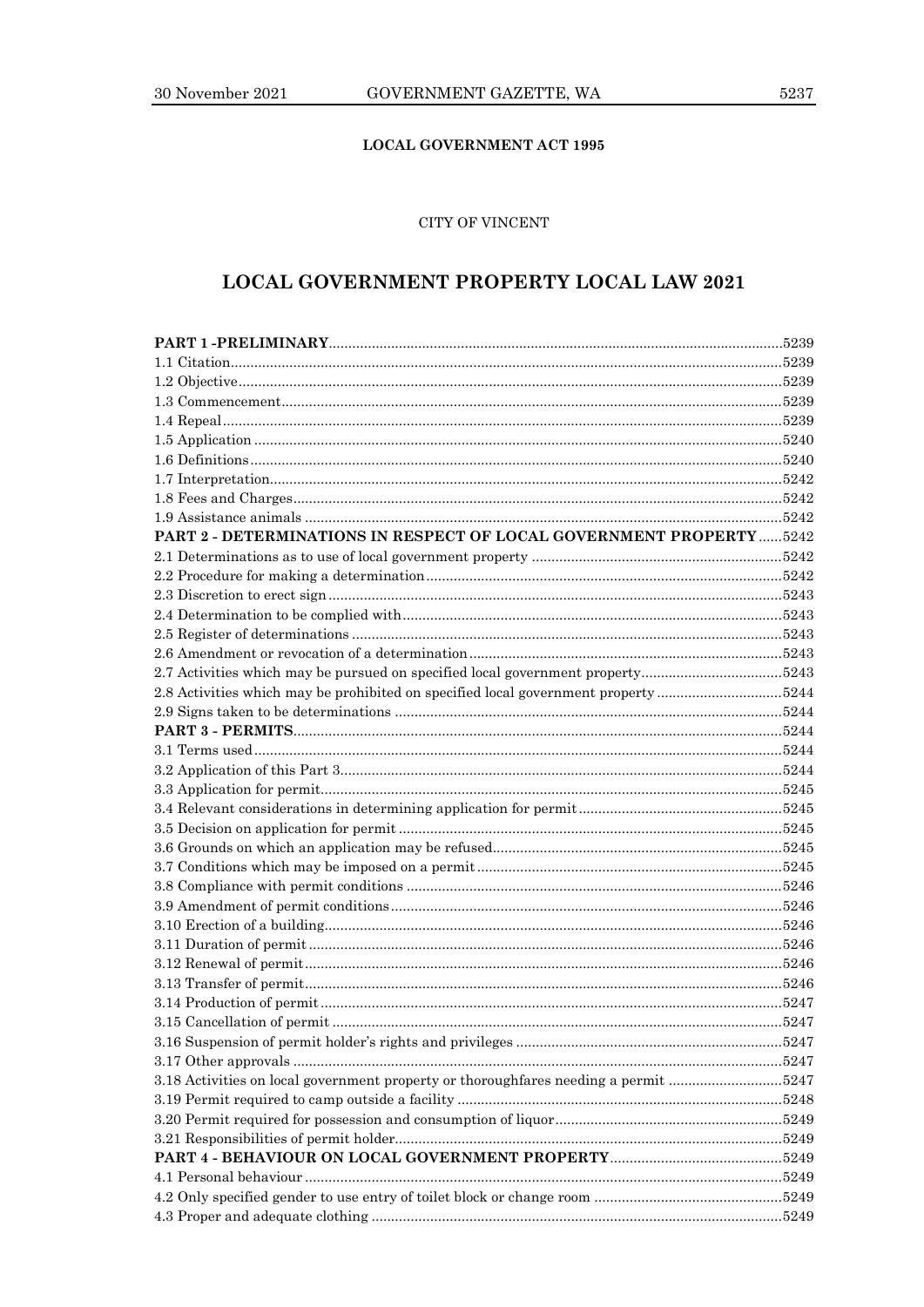| PART 5 - MATTERS RELATING TO PARTICULAR LOCAL GOVERNMENT PROPERTY 5250                      |  |
|---------------------------------------------------------------------------------------------|--|
|                                                                                             |  |
|                                                                                             |  |
|                                                                                             |  |
|                                                                                             |  |
|                                                                                             |  |
|                                                                                             |  |
|                                                                                             |  |
|                                                                                             |  |
|                                                                                             |  |
|                                                                                             |  |
|                                                                                             |  |
|                                                                                             |  |
|                                                                                             |  |
|                                                                                             |  |
|                                                                                             |  |
|                                                                                             |  |
|                                                                                             |  |
|                                                                                             |  |
|                                                                                             |  |
|                                                                                             |  |
|                                                                                             |  |
|                                                                                             |  |
|                                                                                             |  |
|                                                                                             |  |
|                                                                                             |  |
|                                                                                             |  |
| 6.4 Location, maintenance and design of an advertising sign or portable direction sign 5255 |  |
|                                                                                             |  |
|                                                                                             |  |
|                                                                                             |  |
|                                                                                             |  |
|                                                                                             |  |
|                                                                                             |  |
|                                                                                             |  |
|                                                                                             |  |
|                                                                                             |  |
|                                                                                             |  |
|                                                                                             |  |
|                                                                                             |  |
|                                                                                             |  |
|                                                                                             |  |
|                                                                                             |  |
|                                                                                             |  |
|                                                                                             |  |
|                                                                                             |  |
|                                                                                             |  |
|                                                                                             |  |
|                                                                                             |  |
|                                                                                             |  |
|                                                                                             |  |
|                                                                                             |  |
|                                                                                             |  |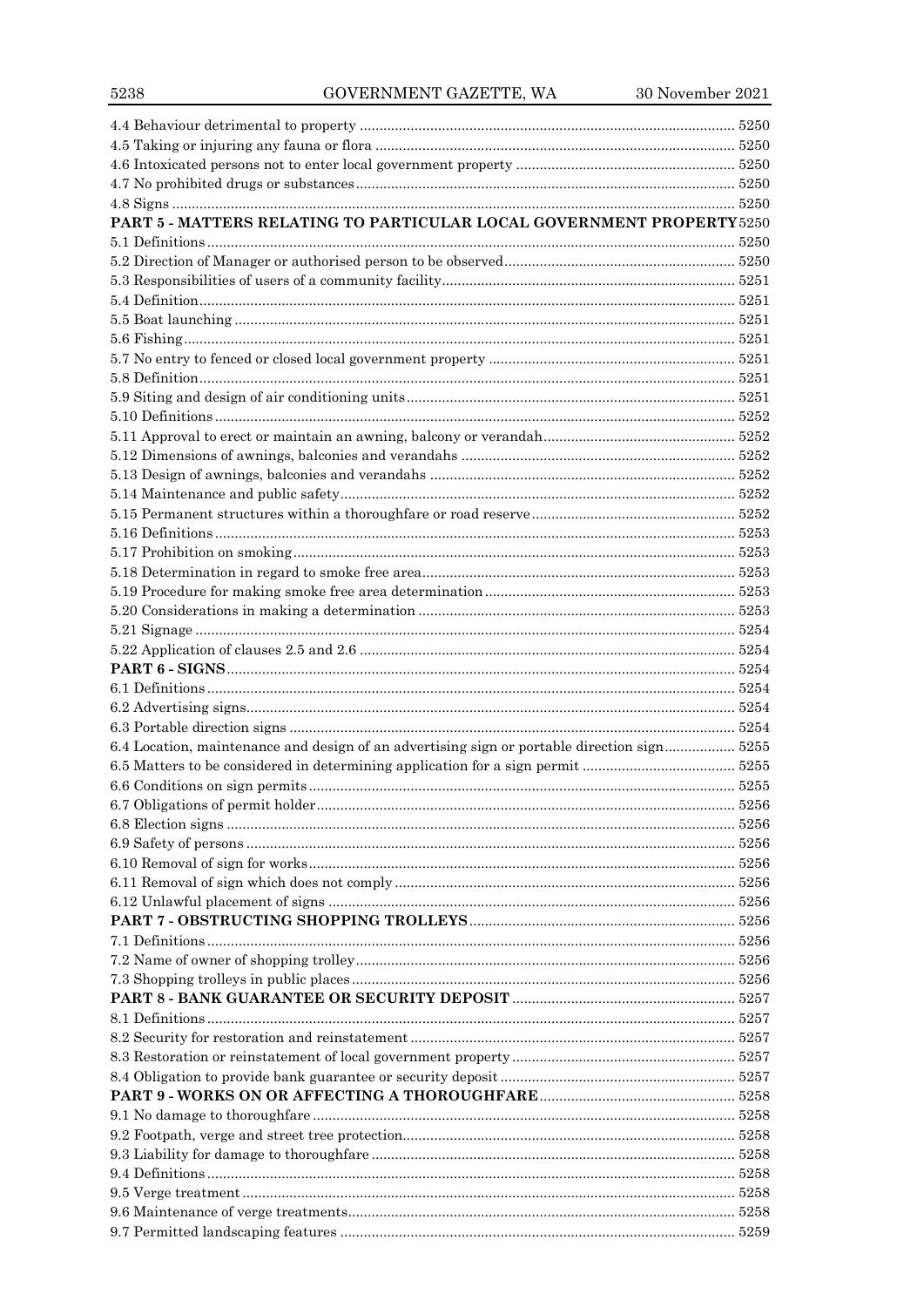| PART 10 - ACTIVITIES ON THOROUGHFARES AND LOCAL GOVERNMENT PROPERTY                                 |  |
|-----------------------------------------------------------------------------------------------------|--|
|                                                                                                     |  |
|                                                                                                     |  |
|                                                                                                     |  |
|                                                                                                     |  |
|                                                                                                     |  |
|                                                                                                     |  |
|                                                                                                     |  |
|                                                                                                     |  |
|                                                                                                     |  |
|                                                                                                     |  |
|                                                                                                     |  |
|                                                                                                     |  |
|                                                                                                     |  |
|                                                                                                     |  |
| 13.2 Persons may be refused admission or directed to leave local government property or a community |  |
|                                                                                                     |  |
|                                                                                                     |  |
|                                                                                                     |  |
|                                                                                                     |  |
|                                                                                                     |  |
|                                                                                                     |  |
|                                                                                                     |  |
|                                                                                                     |  |
|                                                                                                     |  |
|                                                                                                     |  |

# **LOCAL GOVERNMENT ACT 1995**

# CITY OF VINCENT

# **LOCAL GOVERNMENT PROPERTY LOCAL LAW 2021**

Under the powers conferred by the *Local Government Act 1995* and under all other powers enabling it, the Council of the City of Vincent resolved on 16 November 2021 to make the following local law.

# **PRELIMINARY**

# **1.1 Citation**

This local law may be cited as the *City of Vincent Local Government Property Local Law 2021*.

# **1.2 Objective**

(1) The objective of this local law is to provide for the regulation, control and management of activities and facilities on local government property, thoroughfares and public places within the district.

(2) The effect of this local law is to establish the requirements with which any person using or being on local government property, thoroughfares and public places within the district must comply.

# **1.3 Commencement**

This local law comes into operation 14 days after the date of its publication in the *Government Gazette*.

# **1.4 Repeal**

The following local laws adopted by the City of Vincent—

*Local Government Property Local Law 2008*, published in the *Government Gazette* on 15 April 2008;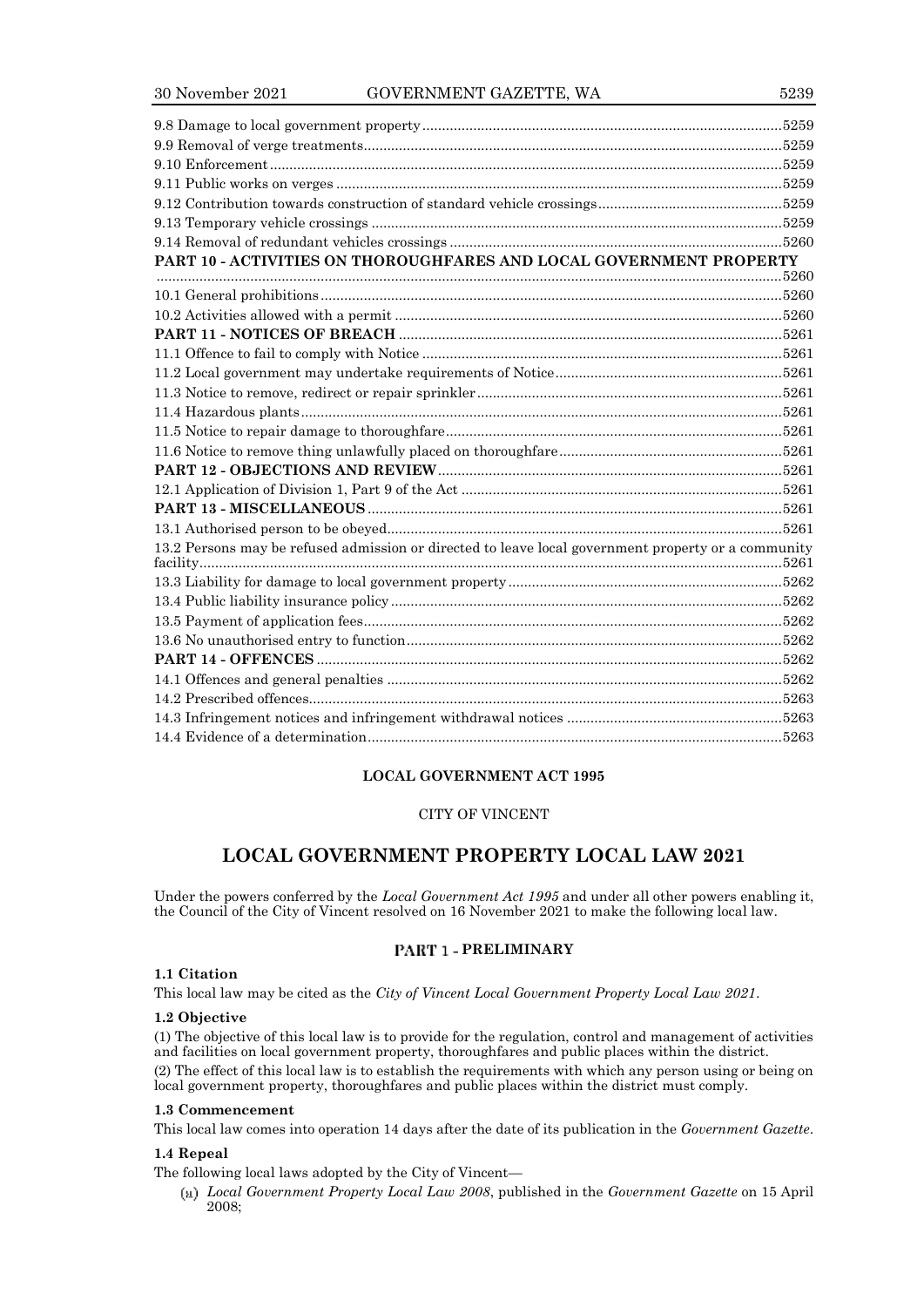- *Local Government Property Amendment Local Law 2008*, published in the *Government Gazette* on 7 October 2008;
- *Local Government Property Amendment Local Law 2009*, published in the *Government Gazette* on 27 February 2009; and
- *Local Government Property Local Law No.1, 2013*, published in the *Government Gazette* on 21 May 2013,

are repealed on the day this local law comes into operation.

#### **1.5 Application**

- (1) This local law applies throughout the district.
- (2) Unless otherwise provided for in this local law, the local government may—
	- $(u)$  hire local government property to any person; or
	- (b) enter into an agreement with any person regarding the use and/or occupation of any local government property.

#### **1.6 Definitions**

In this local law unless the context requires otherwise—

*Act* means the *Local Government Act 1995*;

- *applicant* means a person who applies to the local government to use local government property, in accordance with this local law;
- *authorised person* means a person authorised by the local government under section 9.10 of the Act to perform any of the functions of an authorised person under this local law;
- *boat* means any ship, structure or vessel, capable of being used in navigation by water, however propelled or moved, and includes a jet ski or dinghy;
- *carriageway* means the bitumen or paved portion of a thoroughfare used or intended for use by vehicles;

*CEO* means the Chief Executive Officer of the local government;

*change room* means the room or area designated as a change room, bathroom or toilet in a public place such as a pool premises;

*commencement day* means the day on which this local law comes into operation;

*community facility* means a facility being local government property operated for the benefit of the public, and includes a hall, public swimming pool, library, leisure centre, recreation centre, child care centre, child health clinic, aged persons centre and the like;

*Council* means the Council, from time to time, of the local government;

- *decency* means wearing of proper and adequate clothing for the occasion, so as to prevent indecent exposure;
- *determination* means a determination made under clause 2.1;
- district means the district of the local government:
- *drone* means a powered aerial vehicle that does not carry a human operator and is piloted remotely;
- *e-cigarette* means a portable device that is designed to generate or release an aerosol or vapour for personal use;

*face of kerb* means the side of the kerb adjacent to the carriageway;

- *fence* means any artificially created barrier whether temporary or permanent including post and rails, chain, metal, wire or pipe;
- *firework* means a device such as a Catherine wheel, a roman candle, a rocket or the like, in which combustible materials are ignited and produce coloured smoke, flames and (sometimes) an explosion or loud noise and *fireworks display* means a show of a number of fireworks set off over a pre-arranged period;
- *fishing* means to use any line, lure, rod, pot or other method for the purpose of catching marine life;
- *footpath* means a path set aside for use by pedestrians and cyclists that is on or runs through a road reserve, park, reserve or thoroughfare, and includes all that part of a thoroughfare lying between the edge of the carriageway and the property boundary nearest to that edge on the same side of the thoroughfare;

*function* means an event or activity characterised by all or any of the following—

- $(x)$  formal organisation and preparation;
- (b) its occurrence is generally advertised or notified in writing to particular persons;
- $(c)$  organised by or on behalf of a club;
- payment of a fee to attend it; and
- $(e)$  systematic recurrence in relation to the day, time and place;
- *indecent exposure* means the revealing to view of those parts of the body, especially the genitals, which by law and convention should be covered by clothing under the given circumstances;
- *garden* means a verge or other area within a local government property that is planted, developed or treated, otherwise than as a lawn, with one or more plants;

*kerb* means the edge of a carriageway;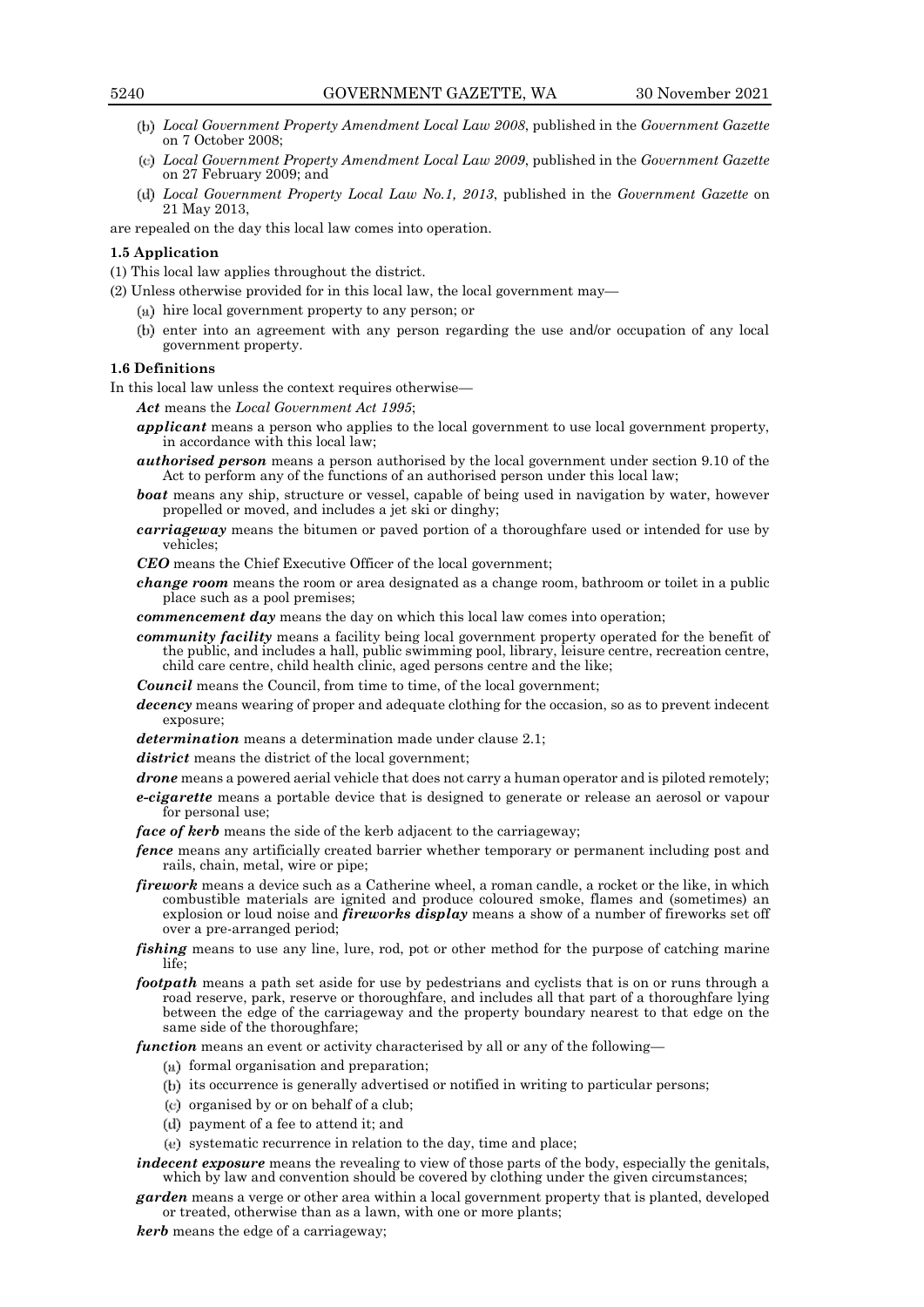*landscaping feature* means any—

- (a) raised garden beds;
- $(b)$  rocks, stones or logs;
- $(c)$  compacted crushed gravel pathways;
- (d) paved pathways or bin stand areas;
- seating or benches; and/or
- $\Box$  decorations and lighting, installed within a garden or verge;
- *lawn* means a verge or other area within a local government property which is planted only with grass, or with a similar plant, but will include any other plant provided that it has been planted by the local government such as a tree;
- *liquor* has the same meaning as is given to it in section 3 of the *Liquor Control Act 1988* from time to time;

*local government* means the City of Vincent;

*local government property* means anything except a thoroughfare—

- $(u)$  which is owned or leased by the local government;
- of which the local government is the management body under the *Land Administration Act 1997*; or
- which is an "otherwise unvested facility" within the district as defined in section 3.53 of the Act;
- *local public notice* has the same meaning as is given to it in section 1.7(1) of the Act from time to time;
- *lot* means a defined portion of land in accordance with the meaning given to it in section 4(1) of the *Planning and Development Act 2005* from time to time;
- *Manager* means the person for the time being employed by the local government to control and manage a community facility or other facility which is local government property and includes the person's assistant or deputy;
- *Notice* means a written notice (in any form, including electronic) issued by the local government or an authorised person under these local laws;
- *nuisance* means any activity, thing, condition, circumstance or state of affairs caused or contributed to by a person which—
	- $(u)$  is injurious or dangerous to the health of another person of normal susceptibility; or
	- which has a disturbing effect on the state of the physical, mental or social well- being of another person of normal susceptibility;
- *permit* means written confirmation from the local government of an applicant's right to use local government property in accordance with this local law and may include electronic confirmation and/or a reference number;
- *permit holder* means a person who holds a valid permit;
- *person* means a natural person, body corporate (as defined in the *Corporations Act 2001* (Cth)) or other legal entity such as an incorporated association, government or government agency but does not include the local government;
- *premises* means a building, stadium or structure which is located on local government property, but excludes an open public space such as a park or a playing field;
- *private property* means any real property, parcel of land or lot that has a separate certificate of title, which is in private ownership or the subject of a lease or agreement with a person enabling its use for private purposes and includes any building or structure thereon;
- *publication date* means, where local public notice is required to be given of a matter under this local law, the date on which notice of the matter is published in a newspaper circulating generally throughout the district;
- *public place* means any thoroughfare or place which the public are allowed to use, whether the thoroughfare or place is or is not on private property and includes parklands, squares, reserves, beaches and other lands set apart for the use and enjoyment of the public, including local government property, but does not include a building or structure on private property from which trading is lawfully conducted;

#### *Regulations* means the *Local Government (Functions and General) Regulations 1996*;

#### *Relevant Authority*—

- any government or government authority in any jurisdiction, whether federal, state, territorial or local (including the Western Australian Planning Commission);
- any provider of public utility services, whether statutory or not; and
- any other person, authority, instrumentality or body having jurisdiction, rights, powers, duties or responsibilities over the affected land or any part of them;
- *sign* includes a notice, flag, mark, structure or device on which may be shown words, numbers, expressions or symbols;

#### *smoke* and/or *smoking* means to—

smoke, hold or otherwise have control over an ignited tobacco product;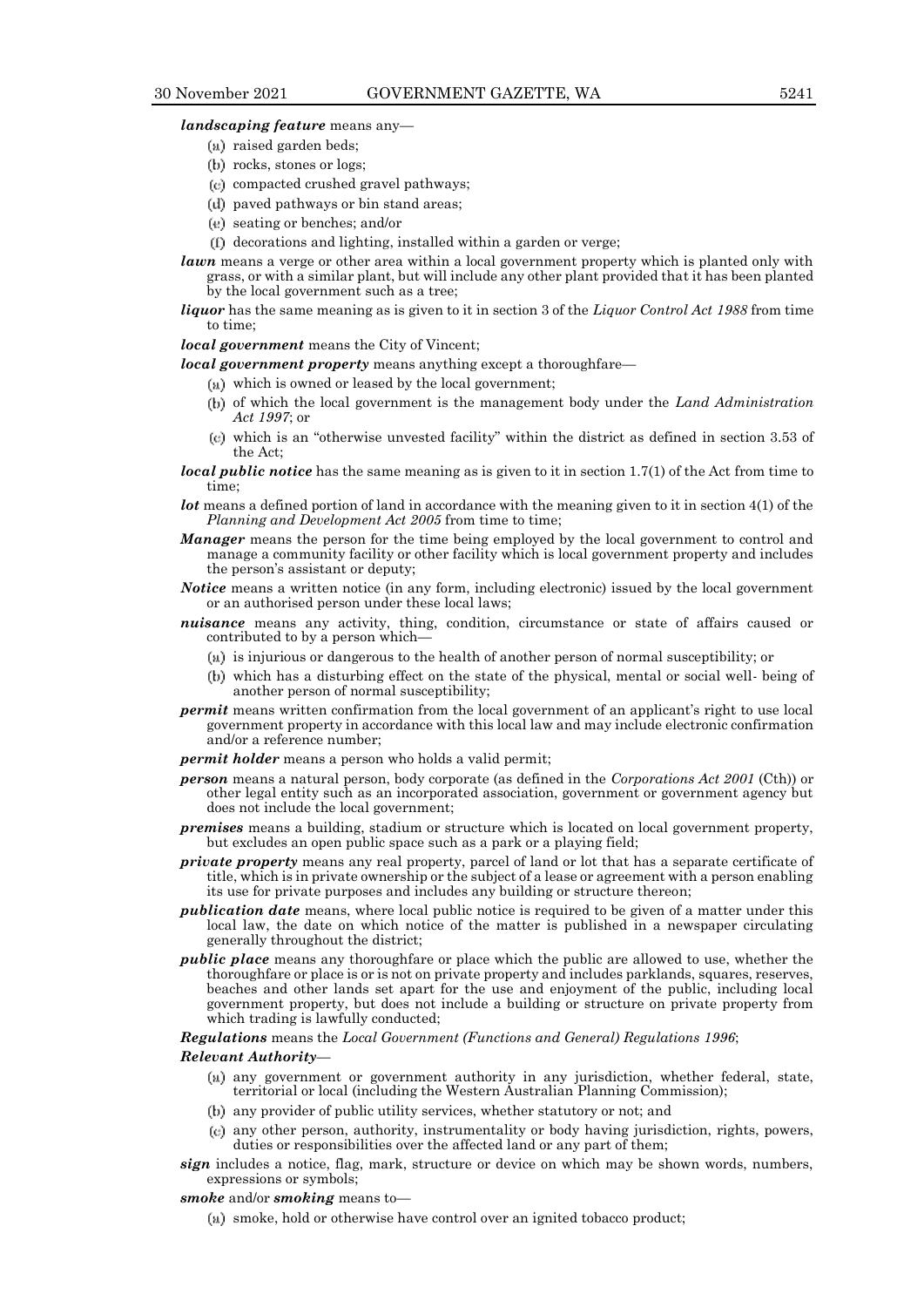- light a tobacco product; or
- use an e-cigarette;

*street tree* means a tree in a thoroughfare;

*thoroughfare* has the same meaning as defined in section 1.4 of the Act, from time to time, and includes a footpath that is local government property;

*tobacco product* has the same meaning as defined in the *Tobacco Products Control Act 2006*;

*trading* means selling or hiring, or offering for sale or hire, goods or services, and includes displaying goods for the purpose of—

- $(u)$  offering them for sale or hire;
- $(b)$  inviting offers for their sale or hire;
- soliciting orders for them; or
- (d) carrying out any other transaction in relation to them;

*valid* in relation to a permit issued under this local law means current, with all relevant conditions met and for which all the associated fees have been paid in full;

*vehicle* includes—

- $(u)$  every conveyance and object capable of being propelled or drawn on wheels, tracks or by any means;
- $(b)$  an animal being ridden or driven; and
- a vehicle described or prescribed by the *Road Traffic (Vehicles) Act 2014*;

but excludes a—

- $(u)$  wheel-chair or any device designed for use by physically impaired persons on a footpath;
- (b) pram, stroller or similar device;
- $(c)$  wheeled recreational device, wheeled toy or a scooter used by a person aged under 12 years; and
- (d) train, boat or aircraft;
- *verge* means that part of a thoroughfare between the carriageway and the land which abuts the thoroughfare, but does not include any footpath or kerb; and
- *wheeled recreational device* means a wheeled device built to transport a person (whether propelled by human power, electricity, motor or gravity).

#### **1.7 Interpretation**

In this local law unless the context requires otherwise a reference to local government property includes a reference to any part of that local government property.

# **1.8 Fees and Charges**

All fees and charges applicable under this local law shall be determined by the local government from time to time in accordance with sections 6.16 to 6.19 of the Act and will be specified in the local government's Schedule of Fees & Charges as amended from time to time.

#### **1.9 Assistance animals**

This local law is subject to any written law and law of the Commonwealth about assistance animals as defined in the *Disability Discrimination Act 1992* (Commonwealth) section 9(2).

# **DETERMINATIONS IN RESPECT OF LOCAL GOVERNMENT PROPERTY**

# **Division 1—Determinations**

# **2.1 Determinations as to use of local government property**

The local government may make a determination in accordance with clause 2.2—

- $(u)$  setting aside specified local government property for the pursuit of all or any of the activities referred to in clause 2.7;
- prohibiting a person from pursuing all or any of the activities referred to in clause 2.8 on specified local government property;
- (c) as to the matters in clauses  $2.7(2)$  and  $2.8(2)$ ; and
- as to any matter ancillary or necessary to give effect to a determination.

# **2.2 Procedure for making a determination**

(1) The local government is to give local public notice of its intention to make a determination.

(2) The local public notice referred to in subclause (1) is to state that—

- $(u)$  the local government intends to make a determination, the purpose and effect of which is summarised in the notice;
- a copy of the proposed determination may be inspected and obtained from the offices of the local government; and
- submissions in writing about the proposed determination may be lodged with the local government within 21 days after the publication date.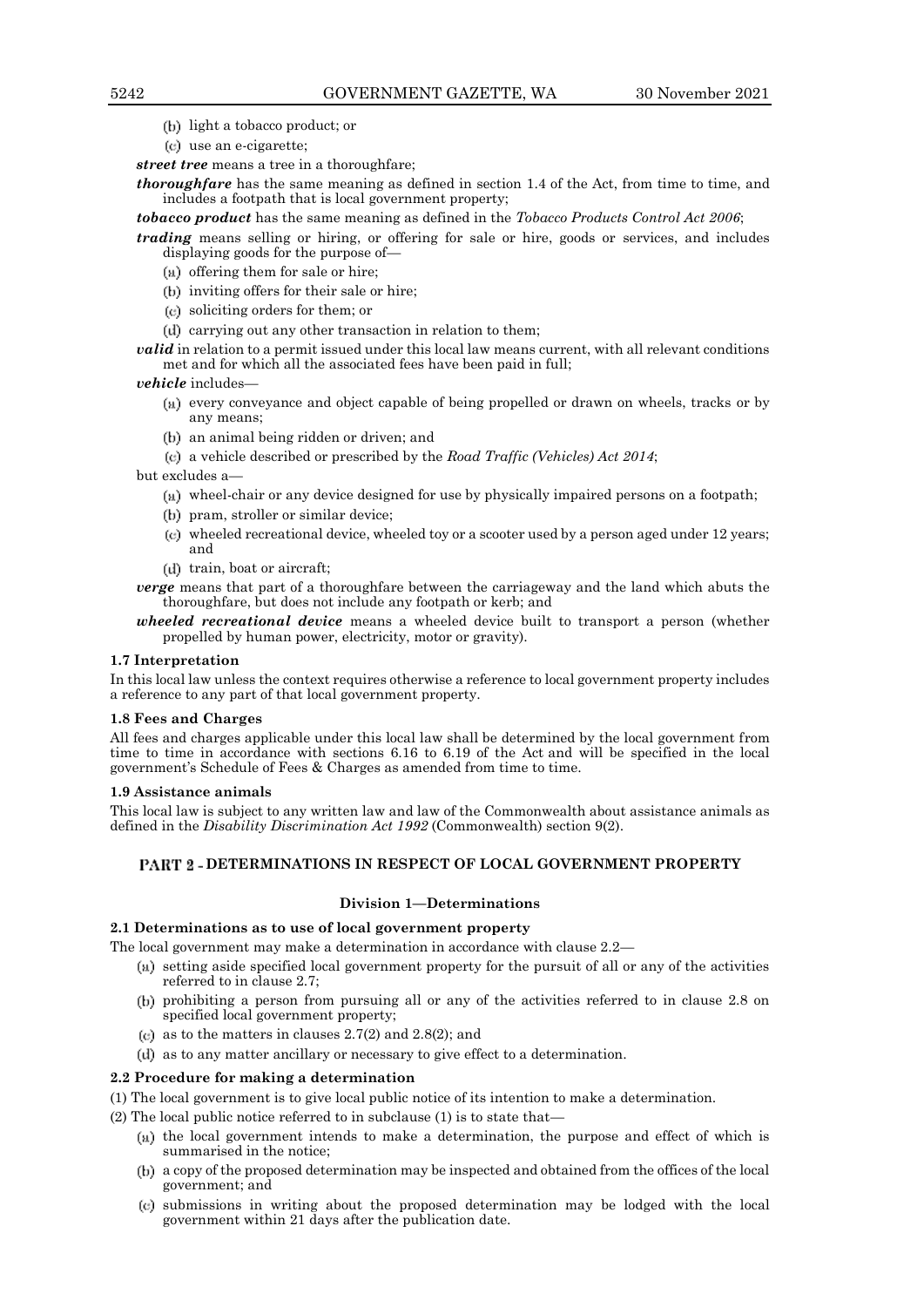- give local public notice that the proposed determination has effect as a determination on and from the publication date;
- amend the proposed determination, in which case subclause (5) will apply; or
- not continue with the proposed determination.
- (4) If submissions are received in accordance with subclause  $(2)(c)$ , the Council is to
	- $(u)$  consider those submissions; and
		- (b) decide-
			- (i) whether or not to amend the proposed determination; or
			- (ii) not to continue with the proposed determination.
- (5) If the Council decides to amend the proposed determination, it is to give local public notice—
	- $(u)$  of the effect of the amendments; and

 $(b)$  that the proposed determination has effect as a determination on and from the publication date. (6) If the Council decides not to amend the proposed determination, it is to give local public notice that the proposed determination has effect as a determination on and from the publication date.

(7) A proposed determination is to have effect as a determination on and from the publication date of the local public notice referred to in subclauses (3), (5) and (6).

(8) A decision under subclause (3) or (4) is not to be delegated by the Council.

#### **2.3 Discretion to erect sign**

The local government may erect a sign on any local government property to give notice of the effect of a determination which applies to that property.

# **2.4 Determination to be complied with**

A person must comply with a determination.

# **2.5 Register of determinations**

(1) The local government is to keep a register of determinations made under clause 2.1, and of any amendments to or revocations of determinations made under clause 2.6.

(2) Sections 5.94 and 5.95 of the Act are to apply to the register referred to in subclause (1) and for that purpose the register is to be taken to be information within section  $5.94(u)(i)$  of the Act.

#### **2.6 Amendment or revocation of a determination**

(1) The Council may amend or revoke a determination.

(2) The provisions of clause 2.2 are to apply to an amendment of a determination as if the amendment were a proposed determination.

(3) If the Council revokes a determination, it is to give local public notice of the revocation and the determination is to cease to have effect on the publication date.

# **Division 2—Activities which may be pursued or prohibited under a determination**

# **2.7 Activities which may be pursued on specified local government property**

(1) A determination may provide that specified local government property is set aside as an area on which a person may-

- bring, ride or drive an animal;
- $(b)$  take, ride or drive a vehicle, or a particular class of vehicle;
- $(c)$  fly or use a motorised model aeroplane, drone or other similar remotely piloted device;
- use a children's playground provided that the person is under an age specified in the determination, but the determination is not to apply to a person having the charge of a person under the specified age;
- $(e)$  launch, beach or leave a boat;
- $(f)$  take or use a boat, or a particular class of boat;
- deposit refuse, rubbish or liquid waste, whether or not of particular classes, and whether or not in specified areas of that local government property;
- (h) play or practice
	- (i) golf or archery;
	- (ii) pistol or rifle shooting, but subject to the compliance of that person with the *Firearms Act 1973*; or
	- (iii) a similar activity, specified in the determination, involving the use of a projectile which, in the opinion of the local government may cause injury or damage to a person or property;
- (i) use a wheeled recreational device; and
- wear no clothing.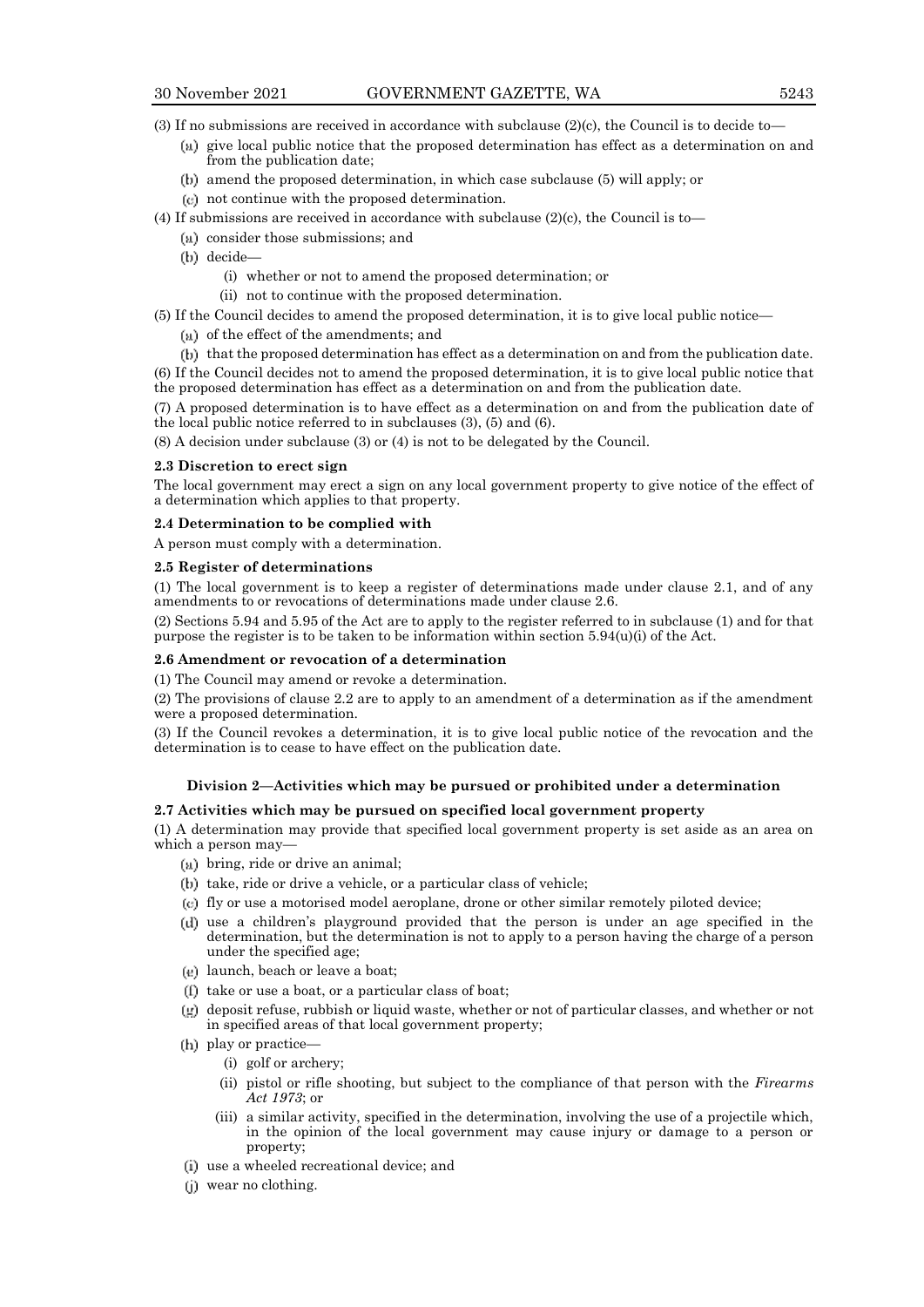(2) A determination may specify the extent to which and the manner in which an activity referred to in subclause (1) may be pursued and in particular—

- $(x)$  the days and times during which the activity may be pursued;
- (b) that an activity may be pursued on a class of local government property, specified local government property or all local government property;
- $(c)$  that an activity is to be taken to be prohibited on all local government property other than that specified in the determination;
- may limit the activity to a class of vehicles, boats, equipment or things, or may extend it to all vehicles, boats, equipment or things;
- $\mu$  may specify that the activity can be pursued by a class of persons or all persons; and
- $\Box$  may distinguish between different classes of the activity.

#### **2.8 Activities which may be prohibited on specified local government property**

(1) A determination may provide that a person is prohibited from pursuing all or any of the following activities on specified local government property—

- smoking;
- $(b)$  using a wheeled recreational device;
- $(c)$  taking, riding or driving a vehicle or a particular class of vehicle;
- riding or driving a vehicle of a particular class or any vehicle above a specified speed;
- $(t)$  taking or using a boat, or a particular class of boat;
- $(f)$  the playing or practice of-
	- (i) golf, archery, pistol shooting or rifle shooting; or
	- (ii) a similar activity, specified in the determination, involving the use of a projectile which, in the opinion of the local government may cause injury or damage to a person or property;
- $\left(\mu\right)$  the playing or practice of any ball game which may cause detriment to the property or any fauna on the property;
- (h) the traversing of sand dunes or land which in the opinion of the local government has environmental value warranting such protection, either absolutely or except by paths provided for that purpose; and
- (i) the use of a motorised model aeroplane, drone or other similar remotely piloted device.

(2) A determination may specify the extent to which and the manner in which a person is prohibited from pursuing an activity referred to in subclause (1) and, in particular—

- $(x)$  the days and times during which the activity is prohibited;
- $(b)$  that an activity is prohibited on a class of local government property, specified local government property or all local government property;
- $(c)$  that an activity is prohibited in respect of a class of vehicles, boats, equipment or things, or all vehicles, boats, equipment or things;
- (d) that an activity is prohibited in respect of a class of persons or all persons; and
- $(e)$  may distinguish between different classes of the activity.

# **Division 3—Transitional considerations**

#### **2.9 Signs taken to be determinations**

(1) Where a sign erected on local government property has been erected under a local law that is repealed by this local law, then it is to be taken to be and have effect as a determination on and from the commencement day, except to the extent that the sign is inconsistent with any provision of this local law or any determination made under clause 2.1.

(2) Clause 2.5 does not apply to a sign referred to in subclause (1).

# **PART 3 - PERMITS**

# **Division 1—Application of this Part**

# **3.1 Terms used**

In this Part—

- (1) *Property* means a local government property or a thoroughfare or a portion thereof; and
- (2) *facility* means a caravan park or camping ground in accordance with section 5(1) of the *Caravan Parks and Camping Grounds Act 1995*.

#### **3.2 Application of this Part 3**

(1) This Part does not apply to a person who uses or occupies local government property under a written agreement with the local government, including (but not limited to) a lease, licence, management agreement or shared use agreement.

(2) This Part applies to any application for a permit to use a Property.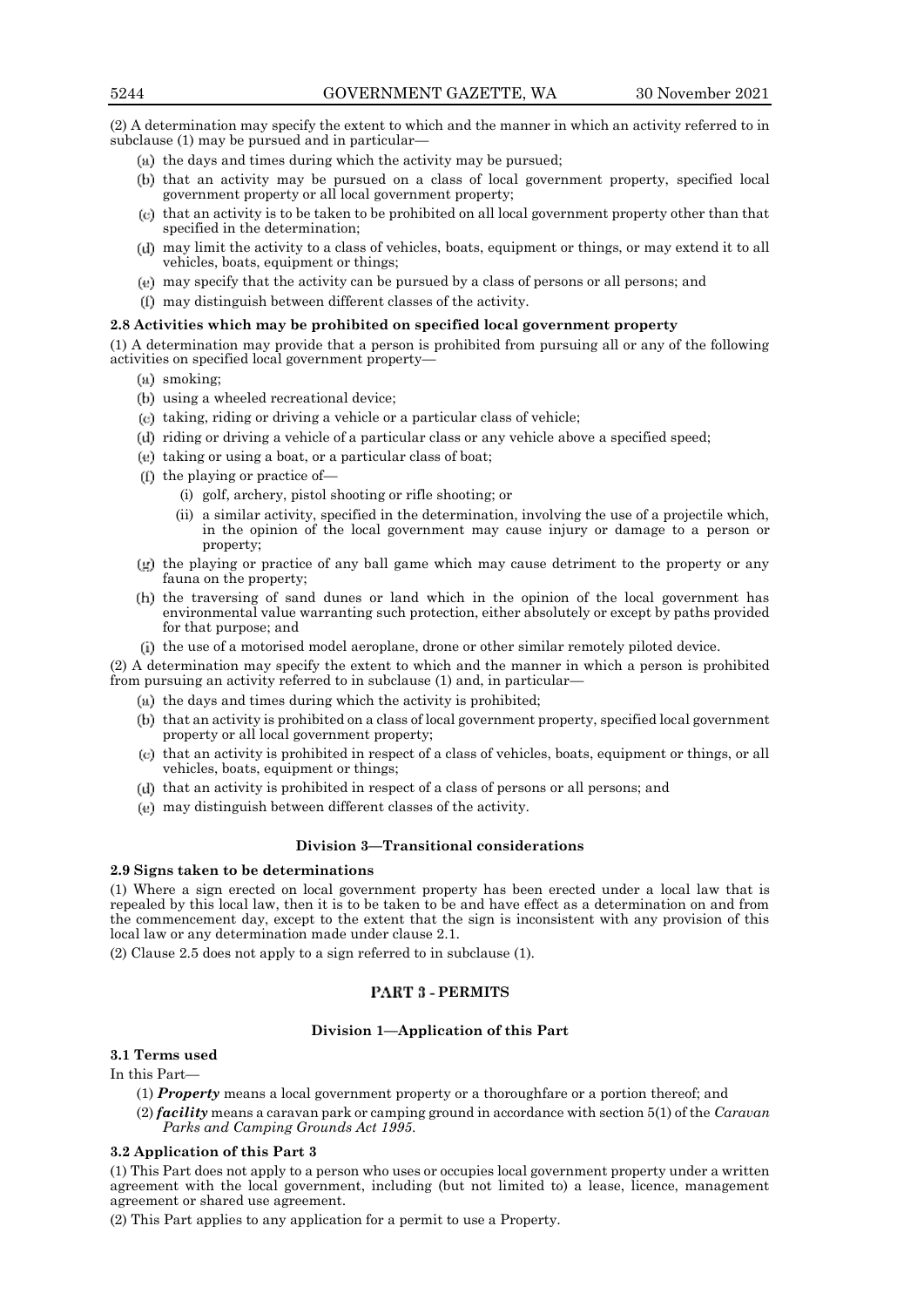# **Division 2—Applying for a permit**

#### **3.3 Application for permit**

(1) A person required to obtain a permit under this local law, must apply for the permit in accordance with subclause  $(2)$ .

(2) An application for a permit under this local law must—

- $(a)$  be in the form determined by the local government;
- provide the information and any further documentation required by the form, including (but not limited to) plans, specifications and/or photographs; and
- $(c)$  be forwarded to the local government together with any fee specified in the form or as specified in the local government's Schedule of Fees and Charges.

(3) The local government may require an applicant to provide additional information reasonably related to an application before determining an application for a permit.

(4) The local government may, prior to granting a permit, give local public notice of the application for a permit by an applicant to.

(5) The local government may refuse to consider an application for a permit—

- $(u)$  which does not comply with the requirements in subclause (2);
- which is not properly completed; or
- where any required documentation, plan, specification or photograph does not in the opinion of the CEO or an authorised person, contain sufficient information or is not sufficiently clear to enable the local government to properly consider the application.

#### **3.4 Relevant considerations in determining application for permit**

Where a clause of this local law refers to matters which the local government is to have regard to in determining an application for a permit, the local government shall have regard to those matters prior to making a decision on an application for a permit under clause 3.5 and, in addition, may have regard to the following matters—

- $(x)$  the desirability of the proposed activity;
- (b) the location of the proposed activity; and
- $(c)$  such other matters as the local government may consider to be relevant in the circumstances of the case.

# **3.5 Decision on application for permit**

(1) The local government may—

- $(a)$  approve an application for a permit unconditionally or subject to any conditions, including but not limited to those conditions in clause 3.7; or
- refuse to approve an application for a permit on any of the grounds specified in clause 3.6, or for any other reason determined at the sole discretion of the local government.

(2) If the local government approves an application for a permit, it will provide the applicant with Notice accordingly.

(3) If the local government refuses to approve an application for a permit, it is to give Notice of that refusal, including the reasons for the local government's refusal, to the applicant.

#### **3.6 Grounds on which an application may be refused**

The local government may refuse an application for a permit under this Division on any one or more of the following grounds—

- $(u)$  that within the preceding 5 years the applicant has committed a breach of any provision of this local law, or any other written law or condition of a lease or licence or hire arrangement between the applicant and the local government relevant to the activity in respect of which the permit is sought;
- (b) that the applicant in the opinion of the local government is not a fit and proper person to hold a permit;
- $(c)$  that-
	- (i) the applicant is an undischarged bankrupt or is in liquidation; or
	- (ii) the applicant has entered into any composition or arrangement with creditors;
- $(d)$  the local government deems the permit application to be for an activity which is not appropriate for the local government property or thoroughfare for which the permit is sought; or
- $(e)$  such other grounds as the local government may consider to be relevant in the circumstances of the case.

# **Division 3—Conditions**

#### **3.7 Conditions which may be imposed on a permit**

Without limiting the generality of clause 3.5(1)(a), the local government may approve an application for a permit subject to conditions relating to—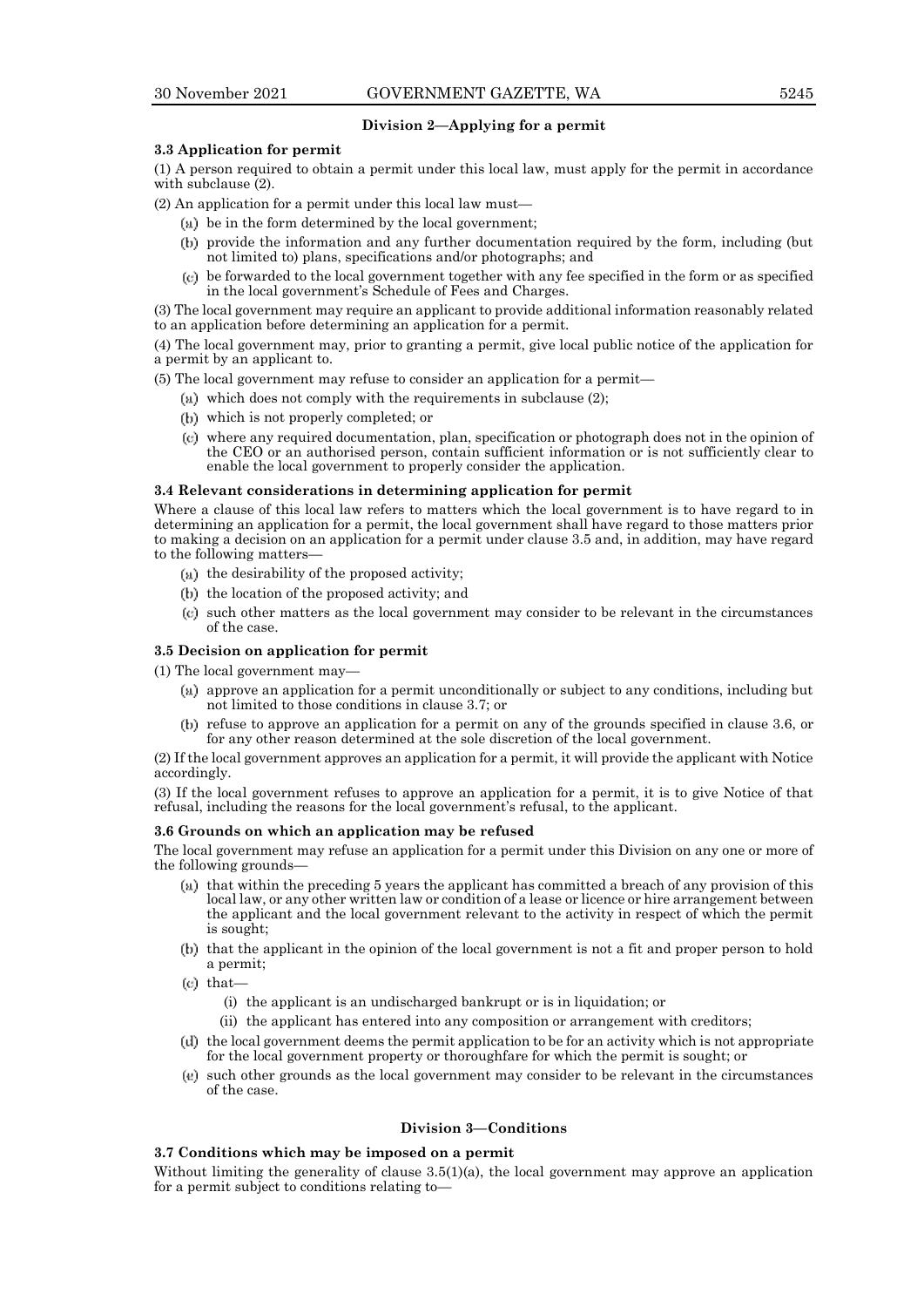- $(u)$  the payment of fees, charges and bonds, as determined by the local government in accordance with sections 6.16 and 6.19 of the Act and specified in the local government's Schedule of Fees and Charges, as amended from time to time;
- $(b)$  compliance with a standard or policy of the local government adopted by the local government;
- $(c)$  the duration and commencement of the permit;
- $(d)$  the commencement of the permit being contingent on the happening of an event;
- $\left(\mu\right)$  the rectification, remedying or restoration of a situation or circumstance reasonably related to the application;
- $(f)$  the approval of another application for a permit which may be required by the local government under any written law;
- $(\mathbf{r})$  the area of the district to which the permit applies;
- where a permit is issued for an activity which will or may cause damage to local government property, the payment of a deposit, bond or secure sum against such damage; and
- (i) the obtaining of public liability insurance in an amount and on terms reasonably required by the local government as set out in clause 13.4.

# **3.8 Compliance with permit conditions**

Where an application for a permit has been approved for an activity defined in clause 3.18(1) subject to conditions, the permit holder shall comply with each of those conditions.

# **3.9 Amendment of permit conditions**

(1) A permit holder may apply in writing to the local government to vary or amend any of the terms or conditions of the permit.

(2) The local government may, in respect of an application under subclause (1)—

- $(a)$  amend the permit, either in accordance with the application or otherwise as it sees fit; or
- $(b)$  refuse to amend the permit.

(3) The local government may, at any time, amend any of the terms or conditions of a permit, subject to providing the permit holder with Notice of the reasons for the amendment.

(4) If the local government amends a permit under this clause, it is to notify the permit holder in writing of the amendment as soon as practicable and the amended condition(s) shall apply from the date of notification, unless otherwise specified in the amendment.

# **Division 4—General**

# **3.10 Erection of a building**

(1) Where a person applies for a permit to erect a building on local government property, the local government may enter into an agreement with the permit holder in respect of the ownership of the materials in the building.

(2) The person is required to obtain all other necessary approvals to govern the erection of a building, including but not limited to development approval, if applicable, and a permit for use of the local government property.

#### **3.11 Duration of permit**

A permit is valid for one year from the date on which it is issued, unless—

- $(u)$  it is otherwise stated in this local law or the permit; or
- cancelled in accordance with clause 3.15.

# **3.12 Renewal of permit**

(1) A permit holder may apply to the local government in writing prior to the expiry of a permit for the renewal of the permit.

(2) The provisions of this Part shall apply to an application for the renewal of a permit with all necessary modifications.

#### **3.13 Transfer of permit**

(1) An application for the transfer of a valid permit is to—

- $(u)$  be made in writing;
- (b) be signed by the permit holder and the proposed transferee of the permit;
- $(e)$  provide such information as the local government may require to enable the application to be determined; and
- be forwarded to the CEO together with any fee imposed and determined by the local government under and in accordance with sections 6.16 to 6.19 of the Act.

(2) The local government may approve an application for the transfer of a permit, refuse to approve it or approve it subject to any conditions.

(3) Where the local government approves an application for the transfer of a permit, it will provide written confirmation to the former permit holder and the transferee.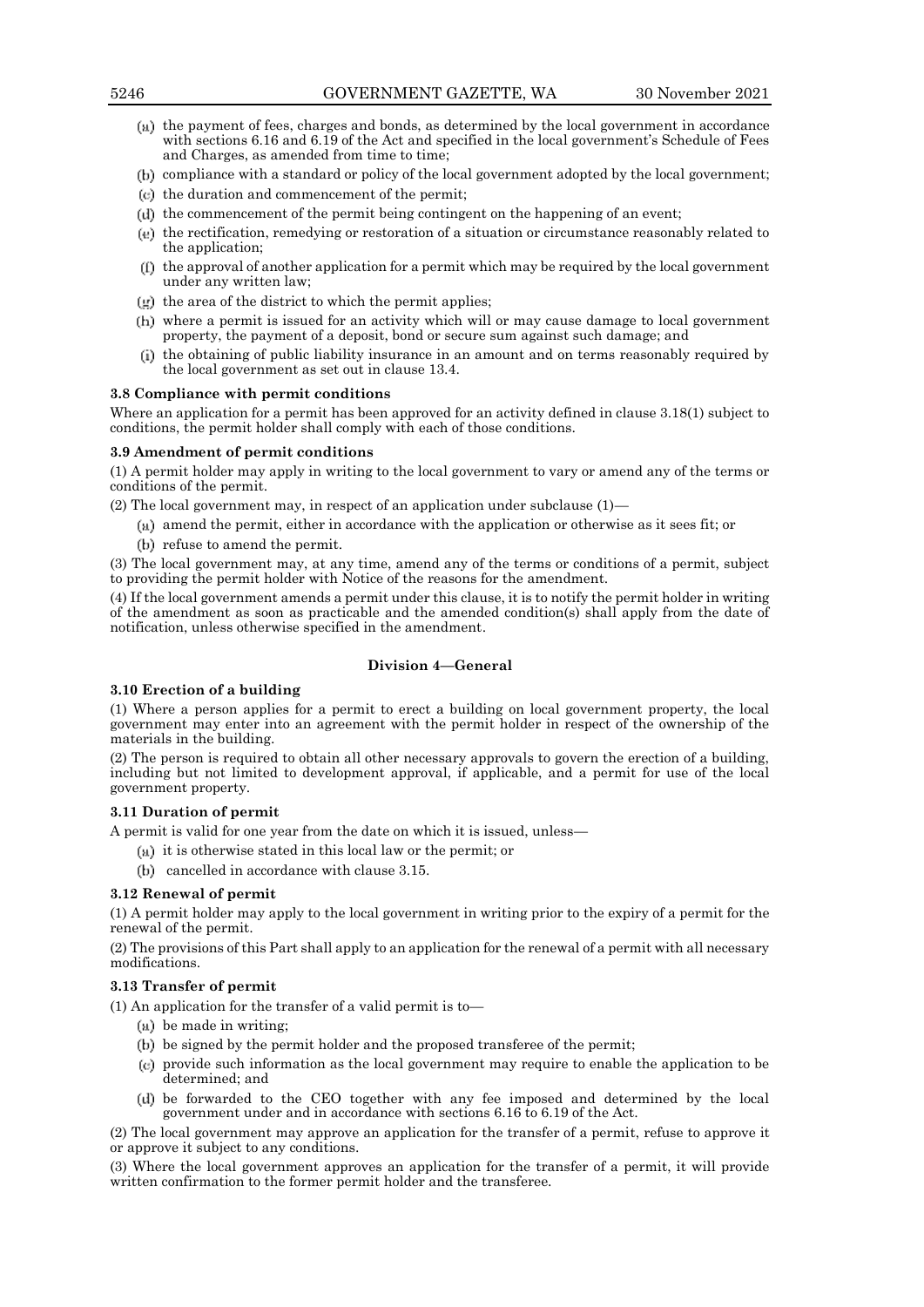#### **3.14 Production of permit**

(1) A permit holder is to produce evidence of a permit to an authorised person immediately upon being required to do so by that authorised person.

(2) The evidence referred to in subclause (1) may include the written confirmation (electronic version acceptable) provided by the local government or the permit number (if applicable).

#### **3.15 Cancellation of permit**

(1) Subject to clause 12.1, a permit may be cancelled by the local government on any one or more of the following grounds—

- $(x)$  the permit holder has not complied with—
	- (i) condition of the permit; or
	- (ii) provision of this local law or any other written law relating to the activity regulated by the permit.
- $(b)$  the permit holder is convicted of an offence against this local law;
- $(c)$  the permit holder fails to maintain any required public liability insurance or ceases to indemnify the local government against damages in connection with loss or damage in connection with an activity conducted by the permit holder under the permit;
- (d) the permit holder has become bankrupt or gone into liquidation;
- $(t)$  the permit holder has entered into any composition or arrangement with creditors;
- $\alpha$  if the permit holder's application is subsequently found to be incomplete, insufficient or not containing a required document;
- $(y)$  if the permit holder's application is subsequently found to contain incorrect or falsified information and/or documents;
- if the local government reasonably considers that the activity permitted by the permit may create a public health, safety or amenity issue;
- if valid development approval is required and not held for the abutting premises at which the business relating to the activity authorised by the permit is conducted; or
- another permit for an outdoor eating area, goods display or portable advertising sign (as the case may be) has been granted, and remains in effect, in relation to the building or business premises related to the permit.

(2) On the cancellation of a permit, the local government will provide the permit holder with Notice that the permit has been cancelled.

(3) On receiving Notice that the permit has been cancelled in accordance with sub-clause (2)—

- $(u)$  the permit holder must immediately cease using the local government property or the thoroughfare unless the Notice provides otherwise; and
- any fees paid by the permit holder in respect of the permit are forfeited and will not be refunded by the local government.

#### **3.16 Suspension of permit holder's rights and privileges**

(1) The rights and privileges granted to a permit holder on the issue of a permit, shall be automatically suspended, where the public liability insurance required as a condition of a permit, lapses, is cancelled or is no longer current.

(2) The rights and privileges granted to a permit holder on the issue of a permit, may be suspended by the local government by Notice to the permit holder for the purpose of and during the carrying out of any works by or on behalf of the State, or an agency or instrumentality of the Crown, or the local government, in or adjacent to the area the subject of the permit.

(3) The rights and privileges granted to a permit holder on the issue of a permit may be suspended by the local government where—

- $(u)$  the permit holder's application is subsequently found to be incomplete, insufficient or not containing a required document;
- the permit holder's application is subsequently found to contain incorrect or falsified information and/or documents; or
- $(c)$  the local government considers the activity permitted by the permit may create a public health, safety or amenity issue,

until the defect in the permit holder's application is rectified to the satisfaction of the local government and/or the local government considers that the activity may be conducted in a manner which does not create a public health, safety or amenity issue.

#### **3.17 Other approvals**

The requirement for a permit under this local law is additional to the requirement, if any, for any other approvals, including but not limited to development approval.

#### **Division 5—When a permit is required**

**3.18 Activities on local government property or thoroughfares needing a permit**

(1) A person shall not without a permit—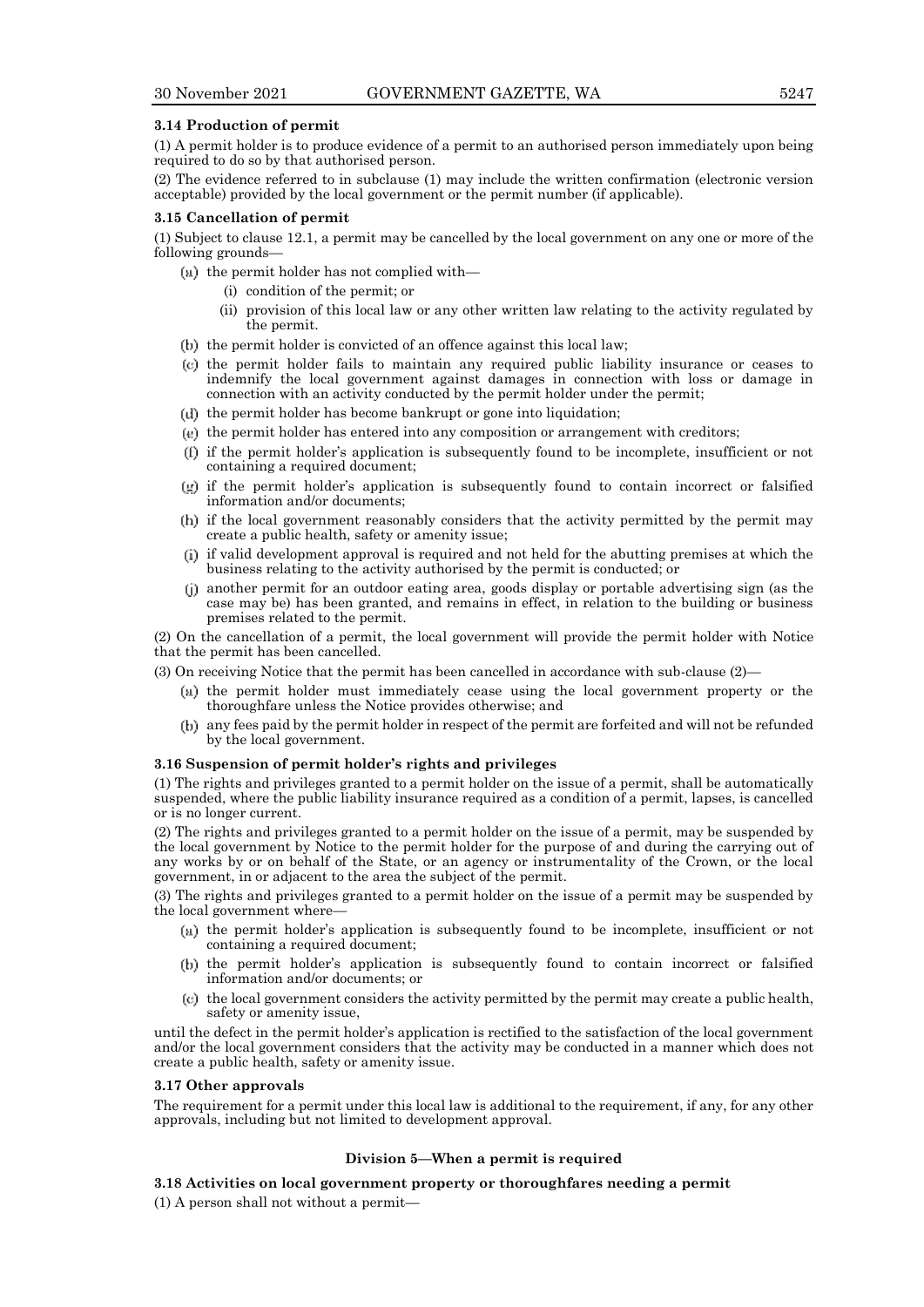- $(u)$  subject to subclause (3), use a Property for any purpose which amounts to exclusive use of the whole or a portion of the Property for any period of time;
- advertise anything by any means on a Property, except where the person holds a permit issued under another local law of the local government authorising such advertising in that location;
- $(c)$  erect a structure for public amusement or for any performance, whether for gain or otherwise, on a Property;
- plant any plant, sow any seeds or install any other landscaping feature on local government property, unless in accordance with clause 9.5 of this local law;
- carry on any trading on local government property unless the trading is conducted in accordance with a permit issued under the *City of Vincent Trading in Public Places Local Law*  2008 (as amended from time to time);
- unless an employee of the local government in the course of their duties or on an area set aside for that purpose-
	- (i) drive or ride or take any vehicle onto local government property; or
	- (ii) park or stop any vehicle on local government property;
- $(g)$  conduct a function or public gathering on local government property;
- (h) charge any person for entry to local government property, unless the charge is for entry to area or a building hired or leased from the local government, and that hire or lease arrangement provides that a fee for entry may be charged;
- light a fire on a Property except in a facility provided by the local government for that purpose;
- parachute, hang glide, abseil or base jump from or onto a Property;
- $(k)$  erect a building or a refuelling site on local government property;
- make any excavation on or erect or remove any fence on local government property;
- $(m)$  erect or install any structure above or below ground, which is local government property, for the purpose of supplying any water, power, sewer, communication, television or similar service to a person;
- $(n)$  depasture any horse, sheep, cattle, goat, camel, ass or mule on local government property;
- (a) light or set off any fireworks or conduct a fireworks display on local government property;
- $(p)$  operate any broadcasting or public address system or sound amplification equipment or apparatus on local government property;
- erect, display, post, stick, stamp, stencil, paint or otherwise affix or cause to be erected, displayed, posted, stuck, stamped, stencilled or otherwise affixed any sign, banner, placard, handbill, notice, advertisement, writing or picture whatsoever upon any tree, plant, building, structure, fitting or soil being local government property or on any other local government property, except where the person holds a permit issued under another local law of the local government authorising such an activity in that location;
- $(r)$  carry out filming, shooting or take a recording on local government property or within a thoroughfare where exclusive use of portion of the local government property or thoroughfare is required; or
- construct anything or place any infrastructure on a Property, including but not limited to paving, planter boxes and outdoor seating.

(2) A person shall not without a permit carry out works in a thoroughfare or on local government property, including but not limited to—

- $(u)$  verge treatments, unless the verge treatment is in accordance with clause 9.5 of this local law;
- (b) vehicle crossovers;
- $(c)$  crossing a footpath with a vehicle which is likely to cause or causes damage to the footpath;
- (d) locating construction materials on a verge or thoroughfare; or
- $(e)$  undertaking construction activities adjacent to a verge or thoroughfare which results in the use of the verge or thoroughfare.

(3) A person shall not without a permit use local government property or a community facility for a profit purpose, including but not limited to—

- (a) group fitness classes;
- (b) life coaching or counselling;
- meetings or seminars; or
- (d) guided walks or tours.

(4) The local government may, at its sole discretion, exempt a person from compliance with subclauses (1), (2) or (3) on the application of that person by providing Notice to that person.

(5) The local government may exempt specified local government property or a class of local government property from the application of subclause (1)(a).

# **3.19 Permit required to camp outside a facility**

(1) A person shall not without a permit—

camp on, lodge at or occupy any structure at night for the purpose of sleeping on local government property;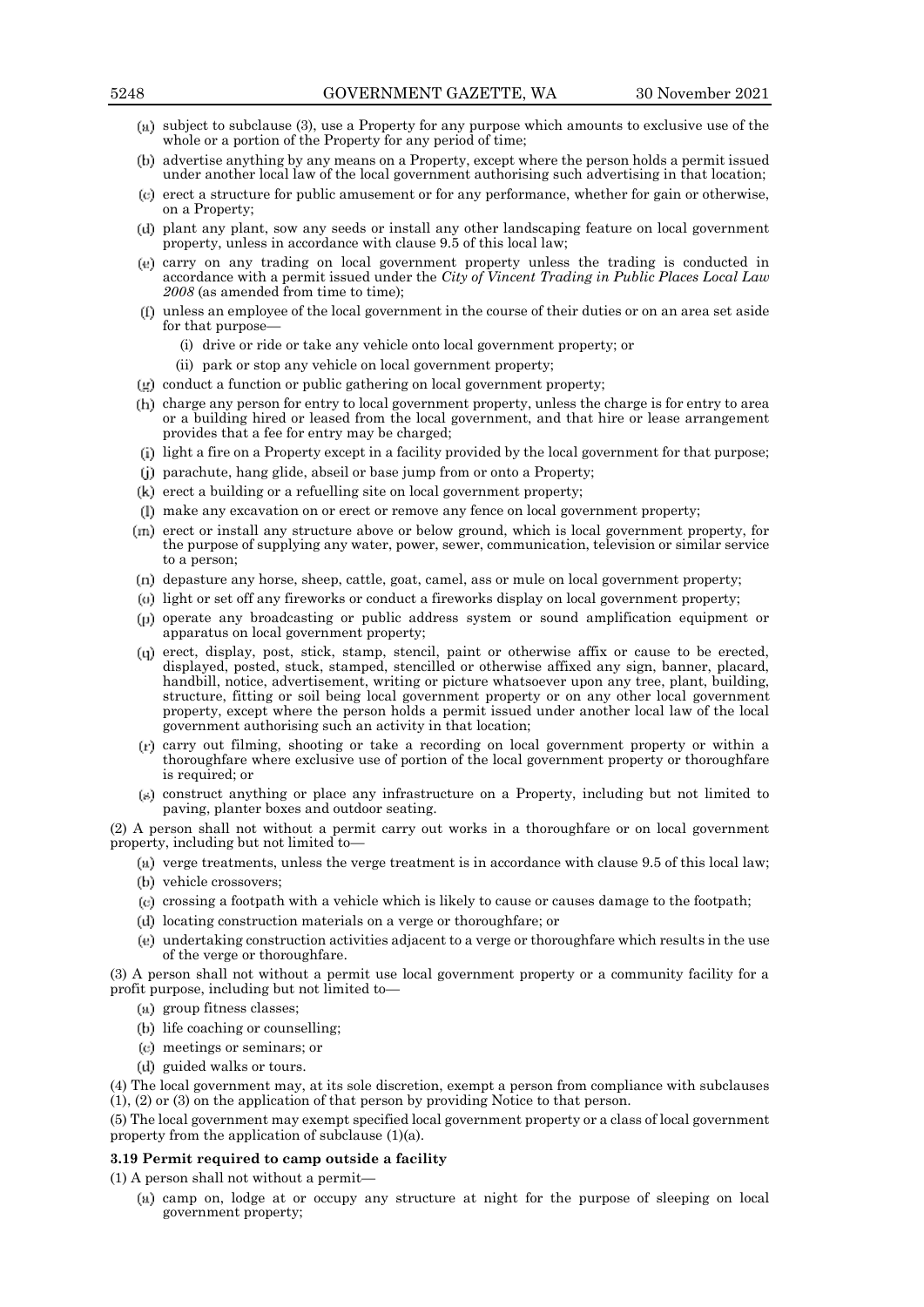- erect any tent, camp, hut, or similar structure on local government property other than a beach shade or windbreak erected for use during the hours of daylight and which is dismantled during those hours on the same day; or
- $(c)$  camp on or occupy any vehicle at night for the purpose of sleeping in a public place.

(2) The maximum period for which the local government may approve an application for a permit in respect of subclause (1)(a) or (1)(b) is that provided in regulation 11(2)(a) of the *Caravan Parks and Camping Grounds Regulations 1997*.

(3) This clause does not apply to a facility operated by the local government.

#### **3.20 Permit required for possession and consumption of liquor**

A person on local government property, shall not consume any liquor or have in their possession or under their control any liquor, unless—

- permitted under the *Liquor Control Act 1988*;
- a permit has been obtained for that purpose; or
- $(c)$  consumption does not, in the reasonable opinion of the local government, result in any antisocial or unsafe behaviour or cause risk to members of the public accessing the local government property.

#### **Division 6—Responsibilities of permit holder**

#### **3.21 Responsibilities of permit holder**

A holder of a permit shall, in respect of local government property to which the permit relates—

- $(u)$  ensure that an authorised person has unobstructed access to the local government property for the purpose of inspecting the property or enforcing any provision of this local law;
- (b) leave the local government property in a clean and tidy condition after its use;
- $(e)$  ensure that the local government property is fully locked or secured after its use where it can be so locked or secured;
- report any damage or defacement of the local government property to the local government; and
- $(e)$  prevent the consumption of any liquor on the local government property unless the permit allows it and a licence has been obtained under the *Liquor Control Act 1988* for that purpose.

# **PART 4 - BEHAVIOUR ON LOCAL GOVERNMENT PROPERTY**

# **Division 1—Behaviour on and interference with local government property**

# **4.1 Personal behaviour**

A person shall not, in or on any local government property, behave in a manner which—

- causes or is likely to cause injury to, or to interrupt, disturb or interfere with the enjoyment of, a person who might use the property; or
- may be considered disorderly or offensive by a person on the local government property.

#### **4.2 Only specified gender to use entry of toilet block or change room**

(1) Subject to clause 4.2(2), where a sign on a toilet block or change room specifies that a particular toilet block or change room is to be used by –

- $(n)$  females, then a person of the male gender over the age of 6 years shall not use that toilet block or change room;
- males, then a person of the female gender over the age of 6 years shall not use the toilet block or change room; or
- families, then, where the toilet block or change room is being used by a family, only an immediate member of that family, a guardian, or a caregiver, may use that toilet block or change room.

(2) Subclause (1) does not apply to a toilet block or change room where a sign designates that particular toilet block or change room as unisex.

(3) A person over the age of 6 years shall not, on any local government property or public place—

- $(u)$  loiter outside or act in an offensive manner, in any portion of a toilet block or change room, or
- (b) enter, or attempt to enter, a cubicle or compartment of a toilet block or change room which is already occupied or in use.

(4) Subclause (3)(b) does not apply to a parent, guardian or caregiver accompanying a child under the age of 6 years.

#### **4.3 Proper and adequate clothing**

(1) A person over the age of 6 years shall not on any local government property or public place appear in public unless decently clothed.

(2) Where an authorised person considers that a person on any local government property or public place appearing in public is not decently clothed, the authorised person may direct that person to put on clothing so as to be decently clothed and that person shall comply with the direction immediately.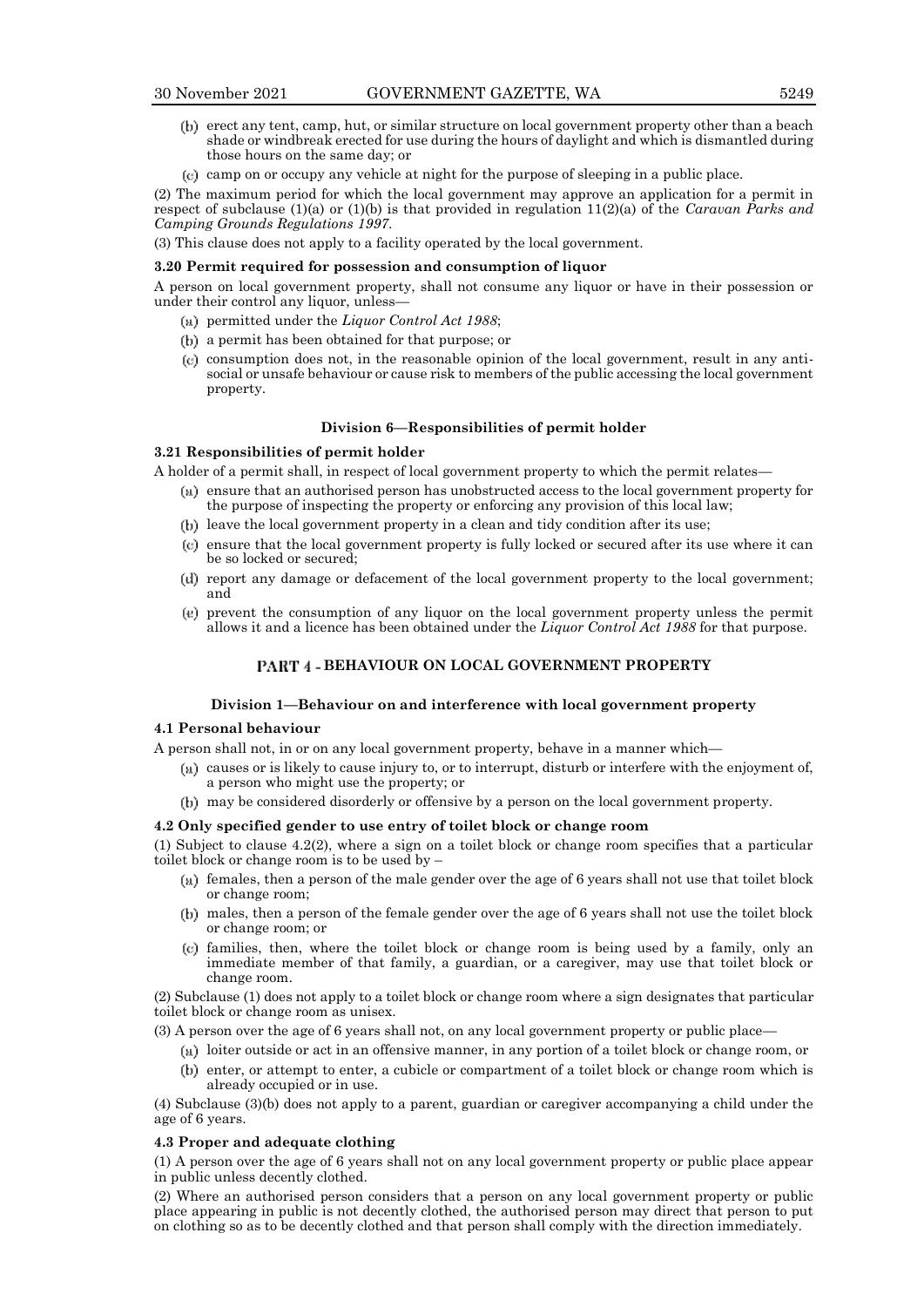(3) In this clause, *decently clothed* means the wearing of proper and adequate clothing for the occasion, so as to prevent indecent exposure.

# **4.4 Behaviour detrimental to property**

(1) In this clause 4.4, *detrimental to the property* includes—

- $(u)$  removing any thing from local government property such as a sign, rock, plant or seat provided for the use of any person;
- destroying, defacing or damaging any thing on the local government property, such as a sign, plant, tree or a seat provided for the use of any person; and
- climbing on or over local government property.

(2) A person shall not behave in or any local government property in a way which is or might be detrimental to the property.

# **4.5 Taking or injuring any fauna or flora**

(1) In this clause—

- *fauna* means any animal indigenous to or which periodically migrates to any State or Territory of the Commonwealth or the territorial waters of the Commonwealth and includes in relation to any such animal—
	- (i) any class of animal or individual member;
	- (ii) the eggs or larvae; or
	- (iii) the carcass, skin, plumage or fur; and
- *flora* means all vascular plants other than plants recognised as weeds.

(2) A person shall not, on or above any local government property, unless that person is authorised under a written law to do so—

- $(x)$  take, injure, kill or attempt to take, injure or kill any fauna; or
- (b) take on to, set or use, or attempt to take on to, set or use any animal trap, bird trap, fish trap, net or similar device; or
- $(c)$  remove, prune or damage any flora.

# **4.6 Intoxicated persons not to enter local government property**

A person shall not enter or remain on any local government property while under the influence of liquor (unless pursuant to a permit issued under clause 3.20) or a prohibited drug or substance.

#### **4.7 No prohibited drugs or substances**

A person shall not take a prohibited drug or substance, consume or use a prohibited drug or substance, on any local government property.

# **Division 2—Signs**

# **4.8 Signs**

(1) A local government may erect a sign on local government property specifying any conditions of use which apply to that property.

(2) A person shall comply with a sign erected under subclause (1).

(3) A condition of use specified on a sign erected under subclause (1) is—

- $(u)$  not to be inconsistent with any provision of this local law or any determination; and
- (b) to be for the purpose of giving notice of the effect of a provision of this local law.

# **MATTERS RELATING TO PARTICULAR LOCAL GOVERNMENT PROPERTY**

# **Division 1—Community facilities**

# **5.1 Definitions**

In this Division—

- *administration centre* means the local government's administration centre which is currently located on Crown Land Lot 502, being Reserve 50345 and having an address of 244 Vincent Street, Leederville; and
- *pool premises* means the place or premises provided by the local government for the purpose of swimming or bathing, and includes Beatty Park Leisure Centre which is located on portion of Crown Land Lot 1618, being Reserve 884 and having an address of 220 Vincent Street, North Perth, and includes all buildings, fences, gardens, car parks, structures, fittings, fixtures, machinery, chattels, furniture and equipment forming part of the place or premises or used in connection with it.

# **5.2 Direction of Manager or authorised person to be observed**

(1) The Manager or an authorised person may refuse admission to, may direct to leave, or may remove or cause to be removed from the administration centre or a community facility, a person who—

 $(a)$  in her or his opinion is-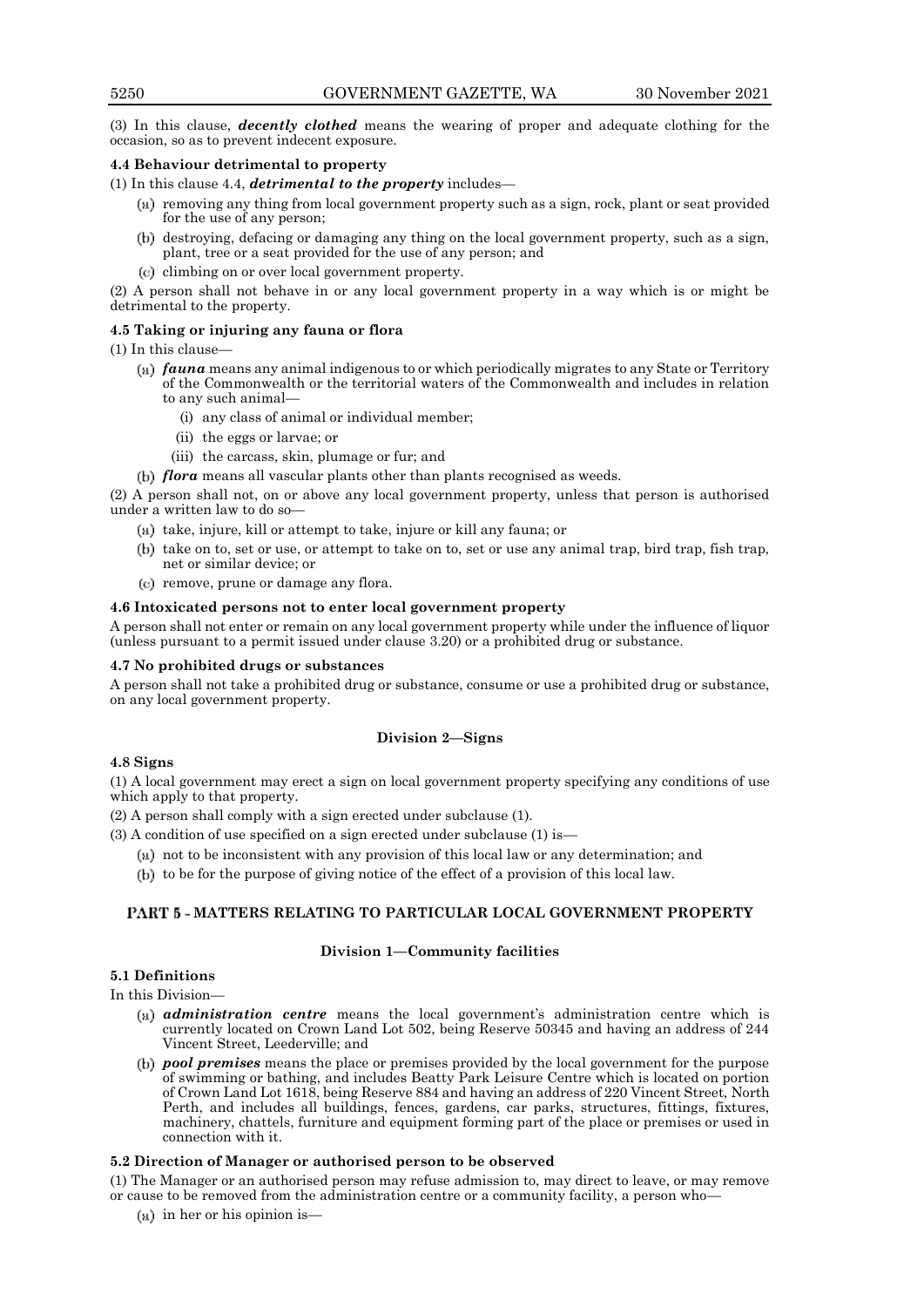- (i) under the age of 12 years and who is unaccompanied in the water by a responsible person 16 years or older;
- (ii) suffering from any contagious, infectious or cutaneous disease or complaint;
- (iii) in an unclean condition; or
- (iv) under the influence of liquor or a prohibited mind altering drug or substance;
- is to be refused admission under and in accordance with a decision of the local government for breaching any clause of this local law.

(2) Subject to subclause (1), a person shall, on being requested by the Manager or an authorised person to do so, leave the administration centre or community facility immediately, quietly and peaceably.

(3) A person who fails to comply with a request under subclause (2) may be removed from the administration centre or community facility by the Manager, an authorised person or a Police Officer.

# **5.3 Responsibilities of users of a community facility**

- A person while in the administration centre or a community facility, shall not—
	- $(u)$  consume foodstuffs or drinks in any specific area in which food or beverage consumption is prohibited;
	- climb up or upon any roof, fence, wall, partition or other structure not intended for climbing;
	- $(e)$  enter the premises if suffering from a contagious, infectious or cutaneous disease or whilst in an unclean condition;
	- $\mu$  use soap or shampoo in any part of the premises other than in a change-room;
	- $(u)$  use any detergent, substance or oil in any pool or spa;
	- $(f)$  foul or pollute the water in any shower, pool or spa;
	- bring into any part of the pool premises or place thereon any chemical substance, liquid or powder;
	- bring into any part of the pool premises any glass containers;
	- deliberately waste or wastefully use fresh or potable water in a community facility;
	- spit or expectorate in any part of a community facility, other than in a water closet;
	- $(k)$  enter a pool or spa on the pool premises in a dirty or unclean condition; and
	- $\Box$  use a mobile phone, camera or other similar recording device in a change room at a community facility.

# **Division 2—Fishing and boat launching**

#### **5.4 Definition**

In this Division, *river* means the Swan River as referred to in the *Swan and Canning Rivers Management Act 2006*.

# **5.5 Boat launching**

(1) A person shall not launch a boat into the river other than at a boat launching ramp designed, constructed and approved for that purpose, or from the river where this activity is permitted and designated by signs.

(2) A person shall not launch a personal water craft into the river other than at a boat launching ramp designed, constructed and approved for that purpose.

#### **5.6 Fishing**

(1) A person shall not fish on or from any local government property where fishing is prohibited or restricted and the prohibition or restriction is designated by signs.

(2) A person shall not on any local government property whether fishing is permitted or not—

- $(u)$  clean fish or cut bait such that it may cause a nuisance to river users; or
- (b) leave or deposit fish offal or bait on land or in the river.

# **Division 3—Fenced or closed property**

# **5.7 No entry to fenced or closed local government property**

A person shall not enter local government property which has been fenced off or closed to the public by a sign or otherwise, unless that person is authorised to do so by the local government.

#### **Division 4—Air conditioning units over thoroughfares**

# **5.8 Definition**

In this Division, *air conditioning unit* means any machine, device, equipment, plant or part thereof which constitutes or is part of any mechanical system of ventilation or air conditioning.

# **5.9 Siting and design of air conditioning units**

(1) A person shall not install an air conditioning unit on or over a thoroughfare without the approval of the local government, which may be granted or withheld by the local government at its absolute discretion.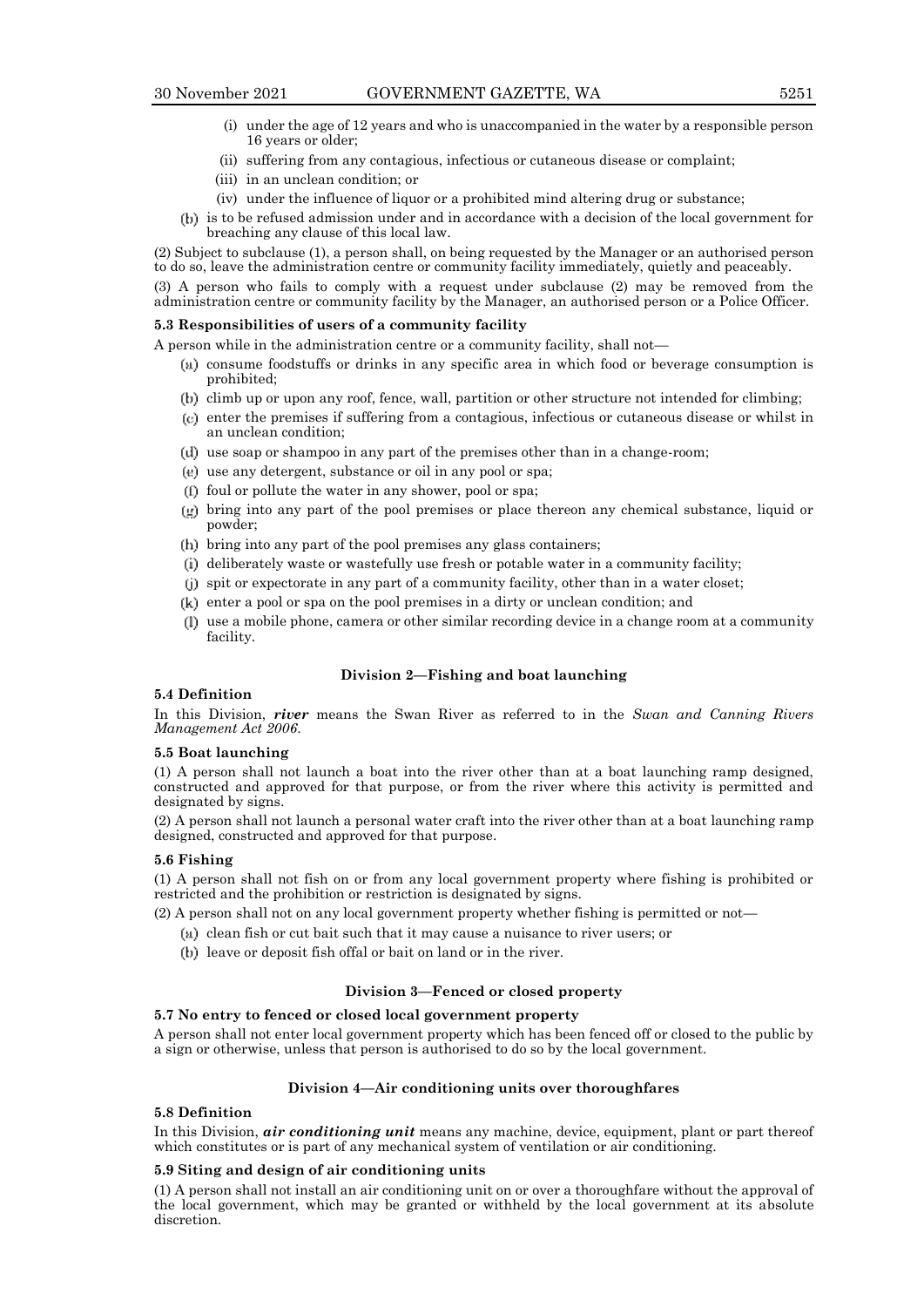(2) If the local government provides approval in accordance with subclause (1), the air conditioning unit shall not—

- $(u)$  project over any part of a thoroughfare unless provision is made, to the satisfaction of the CEO or an authorised person, for the collection of water discharged from such unit and for its disposal into the stormwater drainage system provided that where such unit is installed above a verandah, balcony or awning no such provision shall be necessary;
- (b) project over any part of a thoroughfare unless the bottom of such unit is not less than  $2,750$ millimetres above such thoroughfare;
- $(c)$  project more than 300 millimetres over any part of a thoroughfare not more than 10 metres in width;
- (d) project more than 450 millimetres over any part of a thoroughfare more than 10 metres in width.

(3) No air conditioning unit which exhausts foul or vitiated air over or into a thoroughfare shall be installed under a verandah, balcony or awning which projects over any part of a thoroughfare.

# **Division 5—Awnings, balconies and verandahs over thoroughfares**

# **5.10 Definitions**

In this Division—

- *awning* means a roof-like covering to shelter persons or protect parts of a building from the effects of sun or rain, which extends or can be made to extend over any part of a thoroughfare;
- *balcony* means an open or covered platform attached to an upper part of a building, projecting from or recessed into the face of a wall and protected by a railing or balustrade and accessible from an adjacent room;
- *permanent structure* means a structure which is affixed to the ground and is considered to form part of the ground, including verandah posts and canopy structures;
- *road* means Crown land dedicated at common law or reserved, declared or otherwise dedicated under an act as an alley, bridge, court, lane, road, street, thoroughfare or yard for the passage of pedestrians or vehicles or both and which the local government has care, control and management of, pursuant to section 55(2) of the *Land Administration Act 1997*;
- *road reserve* means that area of a road which is reserved but not used as a carriageway and includes the verge, kerb and footpath; and
- *verandah* means a roofed structure attached to a building with the outer edge supported on posts and covered either by the main roof or a separate, lower roof, of which any part extends over any part of a thoroughfare.

#### **5.11 Approval to erect or maintain an awning, balcony or verandah**

The local government may approve an awning, balcony or verandah over a thoroughfare provided it complies with the dimensions and design requirements as set out in clauses 5.12 and 5.13.

#### **5.12 Dimensions of awnings, balconies and verandahs**

An awning, balcony or verandah erected over a thoroughfare must have—

- (a) a minimum clearance of 2,750 millimetres above the thoroughfare;
- a maximum fascia depth of 300 millimetres; and
- a minimum distance if 600 millimetres from the face of kerb.

#### **5.13 Design of awnings, balconies and verandahs**

The following design requirements apply for an awning, balcony or verandah erected over a thoroughfare are—

- $(u)$  the design, colour and materials shall be compatible with the aesthetics and character of the thoroughfare, in the opinion of the local government;
- the height and width shall be uniform with other verandahs and awnings over the thoroughfare;
- $(c)$  the form shall be cantilevered or suspended, unless otherwise approved by the local government; and
- (d) the design shall not allow water to be retained on the structure or allow water to fall onto the thoroughfare.

#### **5.14 Maintenance and public safety**

The owner and occupier for the time being of any building to which any awning, balcony or verandah is attached shall keep the awning, balcony or verandah clean, painted, watertight, in a sound and safe structural condition and in good and substantial repair.

#### **5.15 Permanent structures within a thoroughfare or road reserve**

Subject to obtaining any other approvals required, including development approval and any approvals required by a Relevant Authority, a person shall not erect or maintain a permanent structure within a road reserve or thoroughfare without the prior written approval of the local government.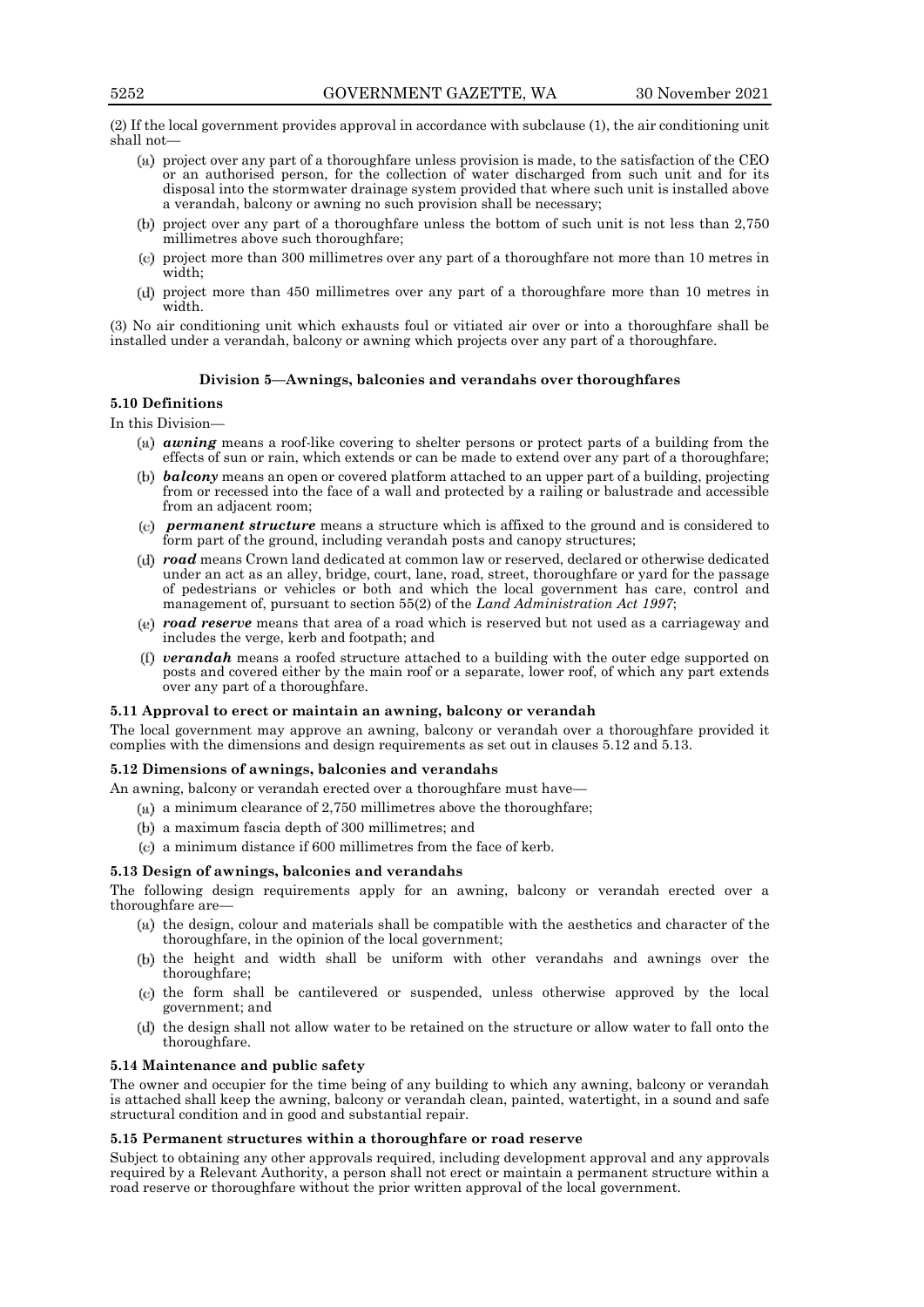#### **Division 6—Smoke free areas**

# **5.16 Definitions**

In this Division—*smoke free area* means an area prescribed by Council under this Division as an area where smoking is prohibited. Areas are limited to—

- An Activity Centre (as defined in the *State Planning Policy 4.2—Activity Centres for Perth and Peel*);
- A Public Open Space that is local government property (recreation, sport and nature spaces defined by the Department of Local Government, Sport and Cultural Industries Public Open Space Classification);
- $(c)$  A thoroughfare adjacent to a business or facility where there is activity that caters for children and/or young people; and
- A thoroughfare adjacent to a business or facility where trading with an outdoor eating area as an extension of food premises or licensed premises.

#### **5.17 Prohibition on smoking**

(1) A person must not smoke in a smoke free area.

(2) Where an authorised person believes on reasonable grounds that a person is contravening or has contravened subclause (1), the authorised person may direct the person to extinguish the tobacco product or e-cigarette.

# **5.18 Determination in regard to smoke free area**

The local government may make a determination in accordance with clause 5.19 prescribing a local government property or thoroughfare, or any part thereof, as a smoke free area.

# **5.19 Procedure for making smoke free area determination**

(1) The local government is to give local public notice of its intention to make a determination in accordance with clause 5.18.

- (2) The local public notice referred to in subclause (1) is to state that—
	- $(u)$  the local government intends to make a determination, the purpose and effect of which is summarised in the notice;
	- a copy of the determination may be inspected and obtained from the offices of the local government; and
	- submissions in writing about the proposed determination may be lodged with the local government within 21 days after the publication date.
- (3) If no submissions are received in accordance with subclause  $(2)(c)$ , the Council is to decide to
	- give local public notice that the proposed determination has effect as a determination on and from the date of publication;
	- amend the proposed determination, in which case subclause (5) will apply; or
	- $(c)$  not continue with the proposed determination.
- (4) If submissions are received in accordance with subclause  $(2)(c)$  the Council is to
	- (a) consider those submissions in accordance with clause 5.20; and
	- $(b)$  decide
		- (i) whether or not to amend the proposed determination; or
		- (ii) not to continue with the proposed determination.
- (5) If the Council decides to amend the proposed determination, it is to give local public notice—
	- $(u)$  of the effect of the amendments; and
	- $(b)$  that the proposed determination has effect as a determination on and from the date of publication.

(6) If the Council decides not to amend the proposed determination, it is to give local public notice that the proposed determination has effect as a determination on and from the date of publication.

(7) A proposed determination is to have effect as a determination on and from the date of publication of the local public notice referred to in subclauses (3), (5) and (6).

(8) A decision under subclause (3) or (4) is not to be delegated by the Council.

#### **5.20 Considerations in making a determination**

In effecting a proposed determination in accordance with subclause 5.19(3), (5) or (6), the local government must have regard to the following factors—

- $(u)$  the size of the proposed smoke free area;
- $(b)$  the submissions from the community, including the opinions of the owners and occupiers of the land immediately adjoining the proposed smoke free area;
- $(c)$  the proximity of the proposed smoke free area to a public place, part or all of which is not in a smoke free area;
- (d) the extent and outcome of public consultation on the proposed smoke free area (in accordance with clause 5.19);
- any benefits to the community which would be achieved by the Council prescribing the proposed smoke free area; and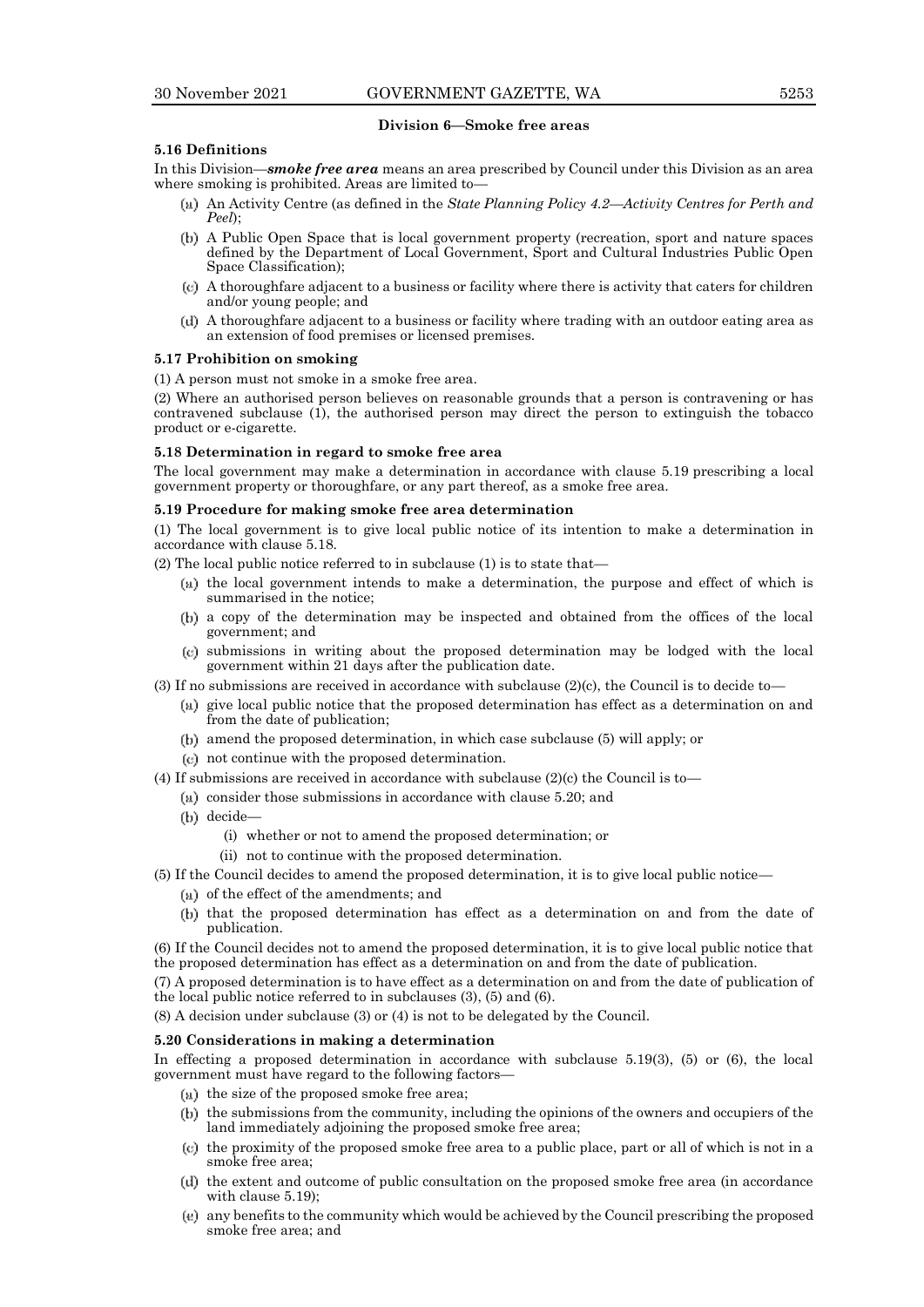any detriments to the community which would be caused by the Council prescribing the proposed smoke free area.

# **5.21 Signage**

The local government may erect or caused to be erected a sign identifying an area as smoke free.

## **5.22 Application of clauses 2.5 and 2.6**

Clause 2.5 (Register of determinations) and clause 2.6 (Amendment or revocation of a determination) apply to any determination of the local government made under this Division.

# **PART 6 - SIGNS**

# **Division 1—Preliminary**

#### **6.1 Definitions**

In this Part, unless the context otherwise requires—

- *advertising sign* means a sign, which may or may not be permanently attached to a structure or fixed on or to the ground, that is—
	- (i) used or intended to be used for the purpose of advertising any premises, services, property, business, function, event, product or thing; and
	- (ii) not a portable advertising sign under the *City of Vincent Trading in Public Places Local Law 2008*;
- *direction sign* means a sign which indicates the direction of another place, activity or event, but does not include any such sign erected or affixed by the local government or the Commissioner of Main Roads;
- *election sign* means a sign which advertises any aspect of a forthcoming Federal, State or Local Government election;
- *frame sign* means a folding sign which is hinged at the top to provide a stable structure when open;
- *minor nature development* means a sign that is characterised as—
	- (i) not exceeding 500mm in height nor  $0.5m<sup>2</sup>$  in area, on any side, and which will not unduly adversely affect the local government property;
	- (ii) of a temporary nature occurring on one-off occasions (although may occur on a number of days) but not of any permanent nature or reoccurrence; and
	- (iii) uses which will not adversely affect the amenity, streetscape or day-today activities of the local government property or any other use which, in the opinion of the local government, constitutes a minor use;
- *permit holder* means the person to whom a sign permit has been issued;
- *portable direction sign* means a portable free standing direction sign;
- *sign* includes a notice, poster, flag, mark, word, letter, model, placard, structure, device or representation and includes advertising signs, portable direction signs and election signs; and
- *sign permit* means a permit to display a sign.

#### **Division 2—Advertising signs and portable direction signs**

#### **6.2 Advertising signs**

(1) Subject to subclause (2), a person shall not display an advertising sign on local government property unless that person is the holder of a valid sign permit.

(2) Notwithstanding subclause (1), a sign permit is not required to display an advertising sign on local government property if the advertising sign is—

- $(a)$  a minor nature development;
- does not exceed 500mm in height nor 0.5m<sup>2</sup> in area, on any side; and

 $(c)$  is not illuminated and does not incorporate reflective or fluorescent materials;

#### provided that—

- no more than one (1) advertising sign shall be erected in relation to the one building or business without a sign permit; and
- (e) a person requiring more than one (1) advertising sign per building or business must obtain a sign permit for each additional advertising sign.

(3) The local government may grant approval for the erection or display of an advertising sign for the duration of the period specified in the sign permit.

(4) No clause of this local law will be taken to grant the permanent display of an advertising sign on local government property.

#### **6.3 Portable direction signs**

(1) Subject to subclause (2), a person shall not, without a sign permit erect or place portable direction sign on local government property.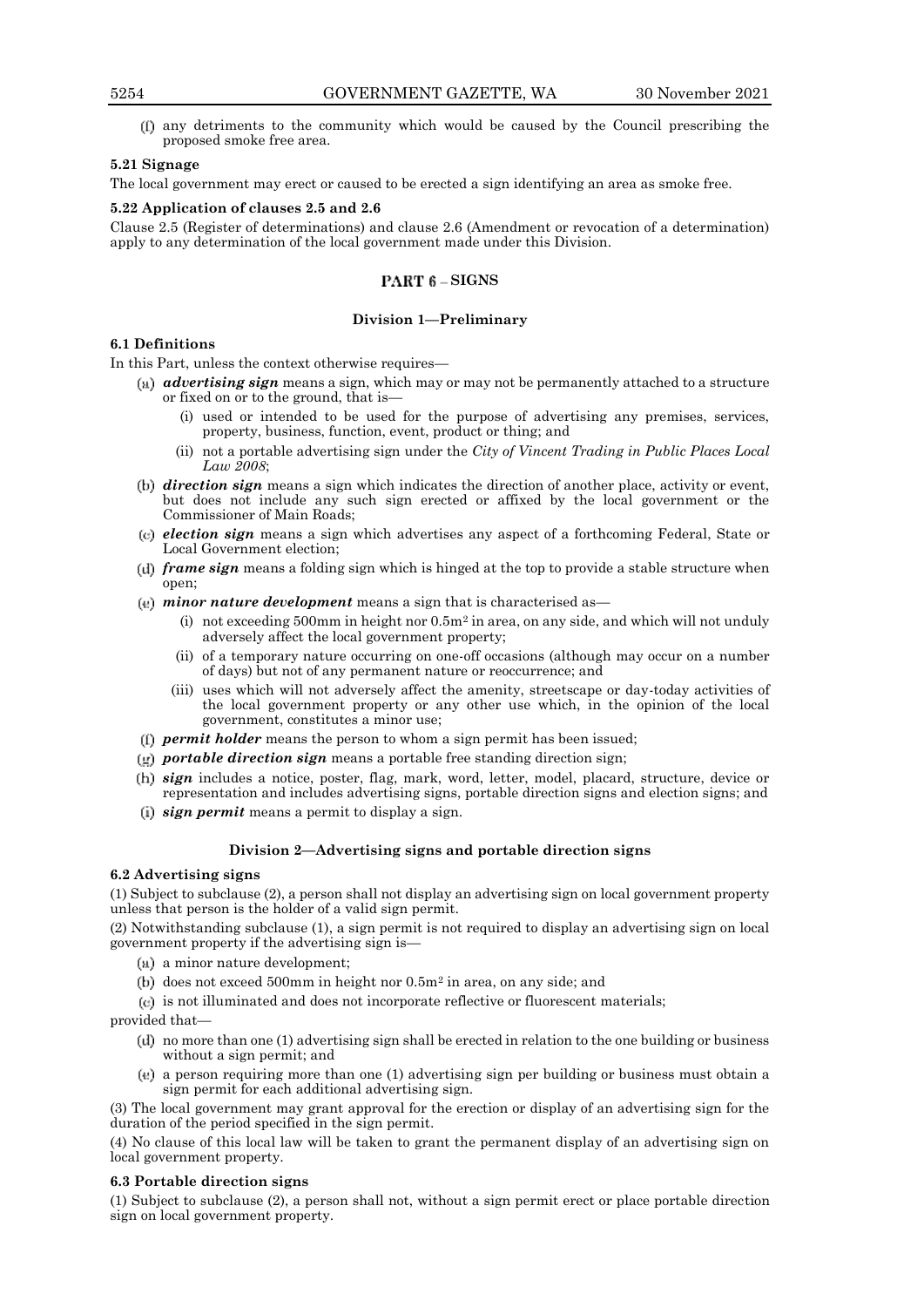(2) Notwithstanding subclause (1), a permit is not required in respect of a portable direction sign which is—

- $(a)$  a minor nature development;
- (b) does not exceed 750mm in height nor 0.5sqm in area, on any side; and
- $(c)$  placed or erected on a thoroughfare or local government property on an infrequent or occasional basis and only to direct attention to a place, activity or event during the hours of that activity or event;

provided that—

- no more than one (1) portable direction sign shall be erected in relation to the one building or business without a sign permit; and
- $(a)$  a person requiring more than one (1) portable direction sign per building or business must obtain a sign permit for each additional portable direction sign.

#### **6.4 Location, maintenance and design of an advertising sign or portable direction sign**

(1) Notwithstanding any provision of this local law, a person shall not erect or place an advertising sign or portable direction sign—

- $(u)$  over any footpath where the resulting vertical clearance between the sign and footpath is less than 2,700 millimetres;
- $(b)$  on or within 600 millimetres from the face of kerb;
- $(c)$  in any other location where, in the opinion of the local government or an authorised person, the sign is likely to obstruct lines of sight along a thoroughfare or cause danger to any person using the thoroughfare; or
- on any natural feature, including a rock or tree, on a thoroughfare, or on any bridge or the structural approaches to a bridge.

(2) A person erecting or placing an advertising sign or portable direction sign on local government property must—

- $(u)$  maintain the sign in a safe and serviceable condition at all times and remove the sign upon it ceasing to be serviceable;
- ensure that the sign is of a stable design and is not readily moved by the wind, and does not by the nature of its design or anything else cause any hazard or danger to any person using local government property;
- $(e)$  ensure the free passage at all times of persons using the local government property; and
- if it relates to a business or event, be removed each day at the close of the business or event to which it relates and not be erected again until the business or event next opens for trading.

# **Division 3—Applications and conditions on sign permits**

#### **6.5 Matters to be considered in determining application for a sign permit**

In determining an application for a permit for an advertising sign or a portable direction sign, the local government is to have regard to—

- $(a)$  any other written law regulating the erection or placement of signs within the district;
- (b) the dimensions of the sign;
- $(c)$  other signs already approved or erected in the vicinity of the proposed location of the signs;
- whether or not the signs will create a hazard to persons using a thoroughfare;
- $(e)$  the amount of the public liability insurance cover, if any, to be obtained by the applicant;
- whether the sign would—
	- (i) obstruct the visibility or clear sight lines of any person at an intersection of thoroughfares; or
	- (ii) impede pedestrian access; and
- whether the sign may obstruct or impede the use of the footpath for the purpose for which it is used.

# **6.6 Conditions on sign permits**

(1) If the local government approves an application for a sign permit for an advertising sign or portable direction sign, the application is to be taken to be approved subject to the following conditions—

- $(x)$  the sign shall-
	- (i) not exceed 1,000 millimetres in height;
	- (ii) not exceed an area of 0.8 square metres on any side;
	- (iii) if a portable direction sign, relate only to directions to the place described on the permit;
	- (iv) not be placed closer than 600 millimetres to the face of kerb or further than 1200 millimetres from the kerb so as to ensure the free passage of persons using the footpath;
	- (v) if it relates to a business or event, be removed each day at the close of the business or event to which it relates and not be erected again until the business or event next opens for trading;
	- (vi) be secured in position in accordance with any requirements of the local government;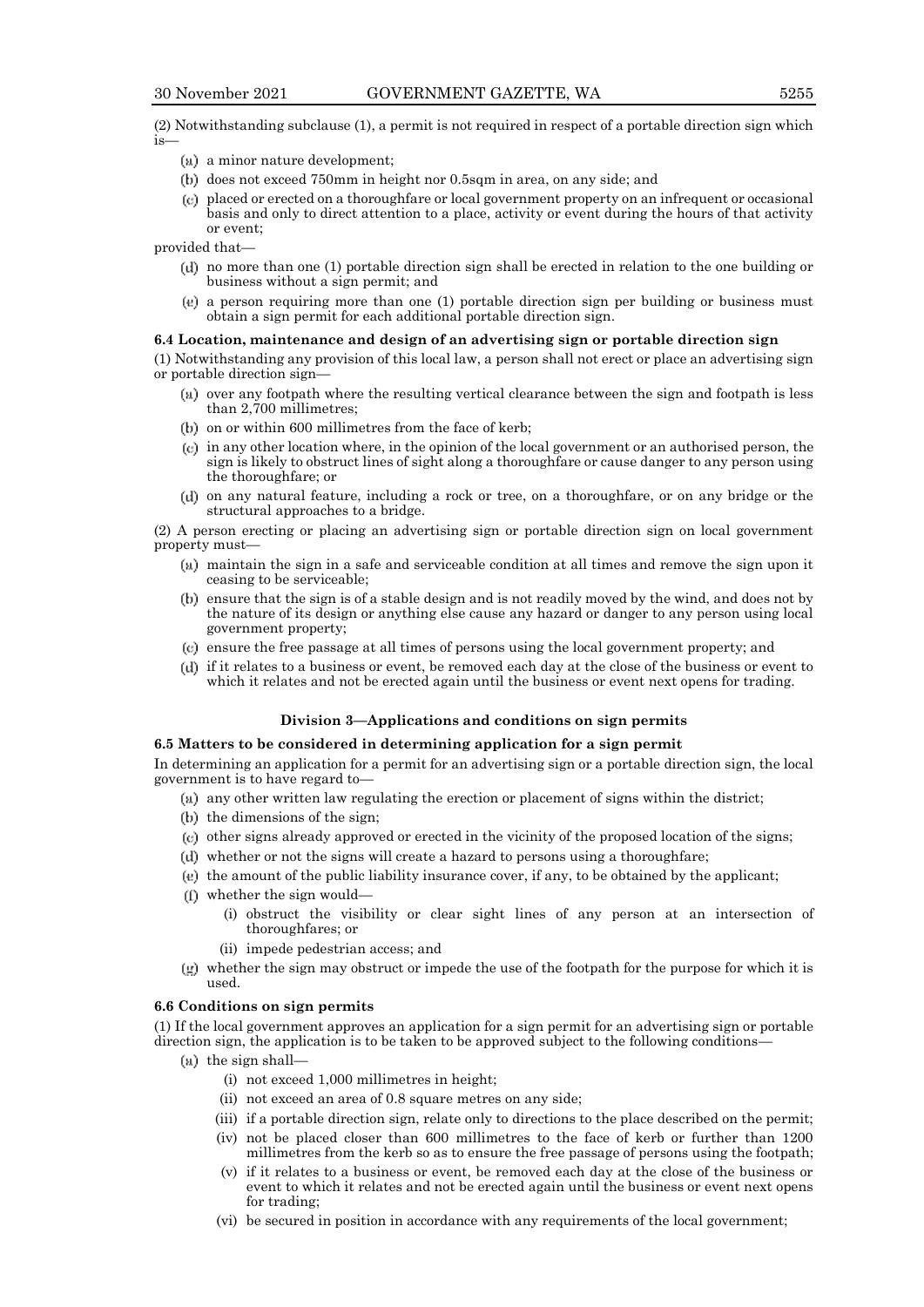- (vii) be placed so as not to obstruct or impede the reasonable use of a thoroughfare or access to a place by any person or the sight line of any vehicle drivers; and
- (viii) be maintained in good condition; and
- no more than one advertising sign or portable direction sign shall be erected in relation to the one building or business, unless otherwise approved by the local government.

(2) The permit holder of a permit for an advertising sign or portable direction sign shall comply with each of the conditions in subclause (1) in addition to any other conditions imposed on the sign permit by the local government.

# **6.7 Obligations of permit holder**

The permit holder shall—

- $(u)$  maintain the sign in a safe and serviceable condition at all times;
- display the permit number provided by the local government in a conspicuous place on the sign and whenever requested by an authorised person to do so, produce the sign permit to that person;
- $(e)$  ensure that the sign is of a stable design and is not readily moved by the wind, and does not by the nature of its design or anything else cause any hazard or danger to any person using local government property;
- where a sign is to be displayed on a footpath, display that sign in the location approved by the local government and as specified in the permit; and
- $(e)$  ensure the free passage at all times of persons using the local government property.

#### **6.8 Election signs**

The local government may issue a permit for the erection or display of an election sign on local government property.

# **Division 4—Sign requirements**

#### **6.9 Safety of persons**

A person shall not cause or permit a sign to be erected or displayed in such condition, which in the opinion of an authorised person, causes or is likely to cause injury or danger to any person or damage to the clothing or possessions of any person.

### **6.10 Removal of sign for works**

When directed to do so by an authorised person, a person who has displayed a sign on local government property will ensure that the sign is removed to permit the local government property to be swept or to permit any other authorised work to be carried out.

#### **6.11 Removal of sign which does not comply**

A person shall remove any sign which does not comply with the requirements of this local law, from any local government property when directed to do so by an authorised person.

#### **6.12 Unlawful placement of signs**

A person who places, causes or permits to be placed on any local government property any sign which does not comply with the requirements of this local law, commits an offence.

# **PART 7 - OBSTRUCTING SHOPPING TROLLEYS**

# **Division 1—Shopping trolleys**

#### **7.1 Definitions**

In this Part, unless the context otherwise requires—

- *retailer* means a proprietor of a shop which provides shopping trolleys for the use of customers of the shop; and
- *shopping trolley* means a container or receptacle on wheels provided by a retailer for the transport of goods.

# **7.2 Name of owner of shopping trolley**

A retailer shall clearly mark its name or trading name on any shopping trolley made available for the use of customers and which may be left on a public place by the customer.

# **7.3 Shopping trolleys in public places**

(1) A person shall not leave a shopping trolley in a public place or on local government property, other than in an area set aside for the storage of shopping trolleys.

(2) A shopping trolley left in a public place or on local government property is not obstructing unless it is left for a period exceeding three (3) hours.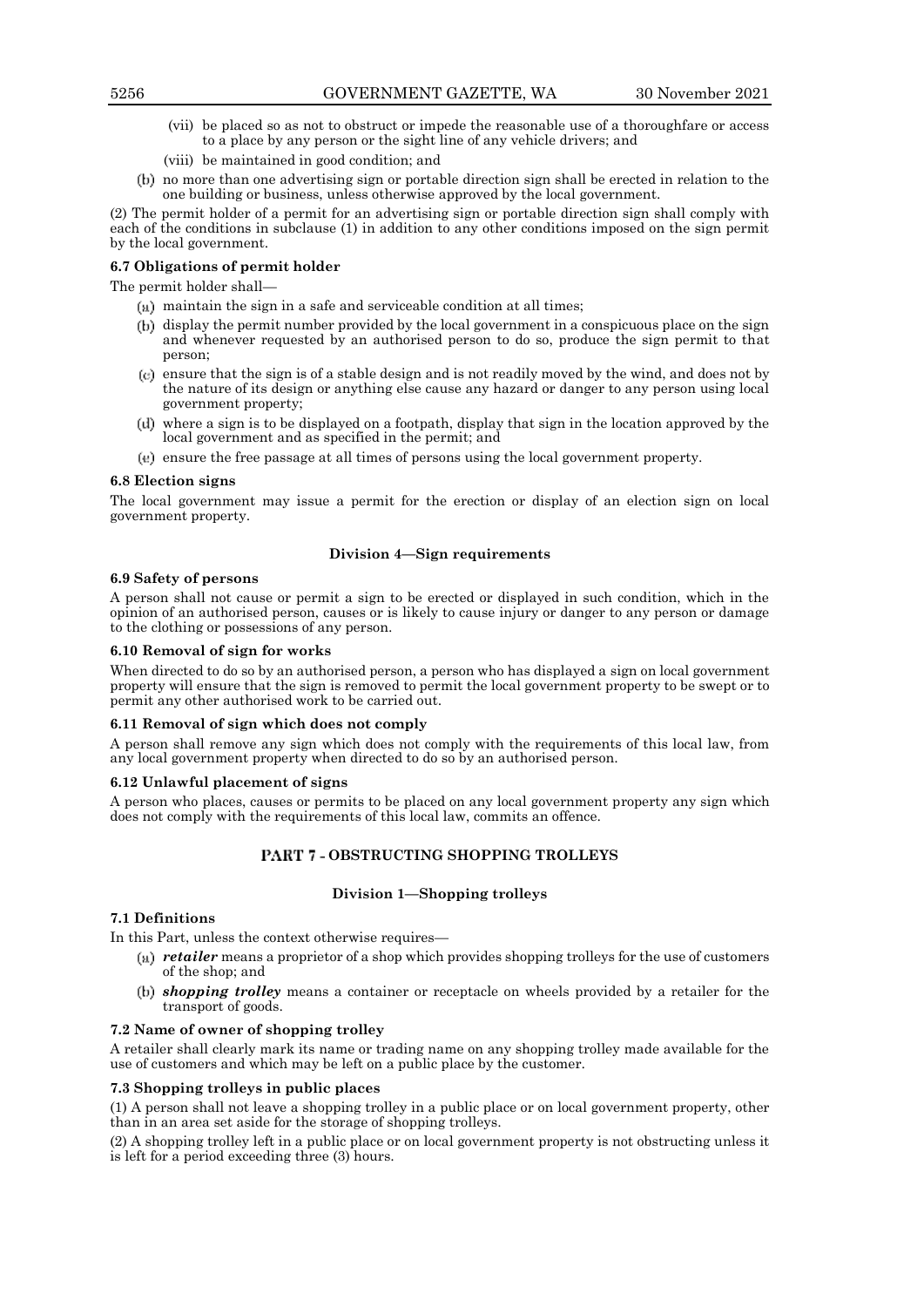# **PART 8 - BANK GUARANTEE OR SECURITY DEPOSIT**

# **8.1 Definitions**

In this Part, unless the context otherwise requires—

- *applicant* means the person or business that received a development approval, building permit, or demolition permit, that has been issued to undertake the development.
- *approval* means approval of a development application granted by the local government to an applicant in accordance with the Planning Act;
- *bank guarantee* means an unconditional, irrevocable bank guarantee provided by an Australian trading bank carrying on business in Western Australia, in favour of the local government;
- *building permit* means a building permit granted (subject to conditions or otherwise) by the local government to an applicant , in accordance with the *Building Act 2011* as amended from time to time, to build a development;
- *development* has the same meaning as defined in section 4 of the Planning Act, as amended from time to time, but includes proposals to subdivide or amalgamate land;
- *development application* has the same meaning as defined in section 4 of the Planning Act, from time to time;
- *land* means privately owned land the subject of a development application; and
- *Planning Act* means the *Planning and Development Act 2005*, as amended from time to time.

#### **8.2 Security for restoration and reinstatement**

(1) Where an applicant proposes to undertake a development, the local government may require the applicant to pay a security deposit or provide a bank guarantee of a kind and to a value determined by the local government as a condition of an approval or a building permit and payable before the issue of the approval or building permit, for the purpose of ensuring that—

- $(u)$  hired local government property, including fixtures and fittings can be cleaned, replaced or repaired;
- a footpath or local government property damaged, removed or destroyed during the development on adjacent land, can be repaired or reinstated; and/or
- conditions of an approval or building permit insofar as they relate to local government property or a thoroughfare, are complied with.

(2) A security deposit required under subclause (1) is to be held in an account established by the local government for the purpose of this clause prior to any work on the development commencing, unless otherwise agreed by the local government.

#### **8.3 Restoration or reinstatement of local government property**

(1) If an applicant fails to carry out or complete reinstatement works on affected local government property as required by the building permit or approval conditions, or by a Notice served by the local government, either—

- $(u)$  within the time specified in that clause, those conditions or the Notice (as the case may be);
- where no such time has been specified, a reasonable time from the expiration of the building permit or approval to complete the restoration or reinstatement works; or
- within 14 days or such time as specified in the Notice,

then, the local government may carry out or cause to be carried out, the required restoration and reinstatement works or as much work as remains undone (**restoration works**). All costs incurred by the local government relating to the restoration works are a debt owing by the applicant to the local government.

(2) Where a bank guarantee or security deposit has been provided by the applicant and the costs of the restoration works exceed the bank guarantee or security deposit amount, the balance of the costs will be a debt owing by the applicant to the local government.

(3) The applicant shall pay to the local government on demand all administrative, legal, contractor and other costs including, but not limited to loss of income, estimated or incurred by the local government to restore and reinstate the site or which the local government may be required to pay under this clause.

(4) The local government may apply the proceeds of any bank guarantee or security deposit obtained under clause 8.2 to meet any costs incurred by it under this clause.

(5) The liability of the applicant to pay the local government's costs under this clause is not limited to the amount, if any, secured under clause 8.2.

#### **8.4 Obligation to provide bank guarantee or security deposit**

When required under this local law, an applicant must provide the local government with a bank guarantee or pay a security deposit in the amount determined by the local government.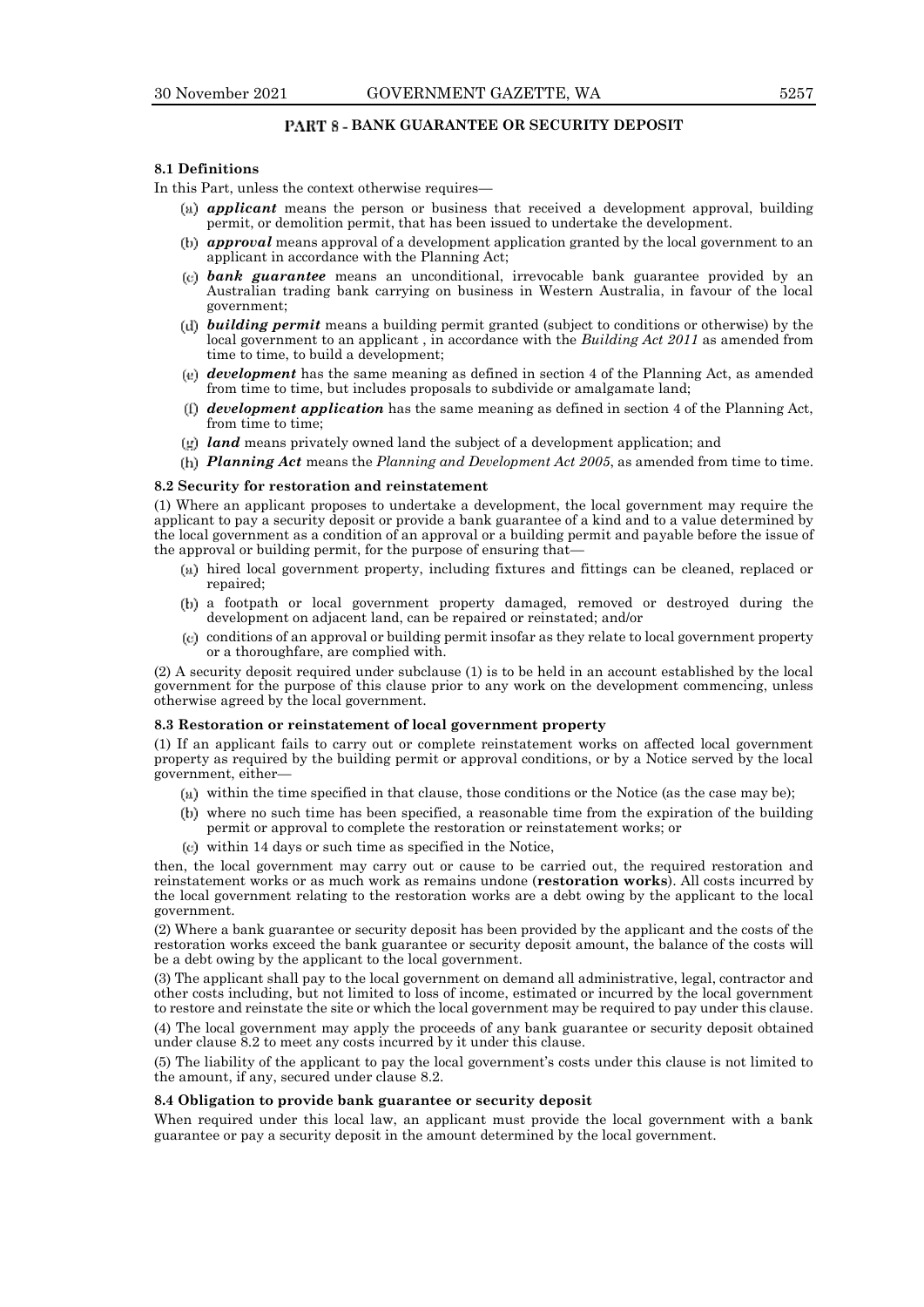# **PART 9 - WORKS ON OR AFFECTING A THOROUGHFARE**

# **Division 1—Works affecting a thoroughfare**

#### **9.1 No damage to thoroughfare**

A person shall not damage, without lawful authority, a thoroughfare or anything belonging to or under the care, control or management of the local government that is on a thoroughfare, including but not limited to a footpath, verge or street tree.

# **9.2 Footpath, verge and street tree protection**

(1) The owner, occupier, licensee or contractor who undertakes works on a private property adjacent to a footpath, verge or street tree, shall—

- $(u)$  take all necessary precautions to ensure that the footpath, verge or street tree is not damaged during the course of the works; and
- $(b)$  take all necessary action to ensure that the footpath remains in a safe functional state suitable for use by the public.

(2) A person who carries out any building or other operations or works on private property necessitating the crossing of a footpath with vehicles that may cause damage to the footpath, verge or a street tree, shall ensure that—

- $(a)$  all reasonable precautions are taken to prevent damage to the footpath, verge or street tree during the course of the works; and
- heavy vehicles that access the private property, are to cross the footpath at the designated area for the proposed vehicle crossing for that private property.

(3) If a person fails to comply with subclause (1) or (2) and a footpath, verge or street tree is thereby damaged, the local government may by Notice to that person require that person within the time stated in the Notice to pay the costs of reinstating or repairing the footpath, verge or street tree.

(4) On a failure to comply with a Notice issued under subclause (3), the local government may recover the costs referred to in the Notice as a debt due to it in a court of competent jurisdiction.

#### **9.3 Liability for damage to thoroughfare**

(1) Where a person unlawfully damages a thoroughfare or any thing belonging to or under the care, control or management of the local government that is on a thoroughfare, the local government may by Notice to that person require that person within the time stated in the Notice to, at the option of the local government, pay the costs of—

- $(u)$  reinstating the thoroughfare or thing to the state it was in prior to the occurrence of the damage; or
- $(b)$  replacing that thing.

(2) On a failure to comply with a Notice issued under subclause (1), the local government may recover the costs referred to in the Notice as a debt due to in a court of competent jurisdiction.

#### **Division 2—Verge treatments**

# **9.4 Definitions**

In this Part, unless the context otherwise requires—

- *garden* means a verge that is planted, developed or treated, otherwise than as a lawn, with one or more plants that—
	- (i) are waterwise or native;
	- (ii) are not prickly and do not have spines;
	- (iii) are not known to be poisonous or cause allergic reactions;
- *lawn* means a verge which is planted only with grass, or with a similar plant but does not include synthetic turf or lawn;
- *owner* means an owner or occupier of land adjacent to a verge; and
- *verge treatment* means a—
	- (i) garden;
	- (ii) lawn; and/or
	- (iii) permitted landscaping feature,

installed in a verge and includes reticulation pipes and sprinklers but excludes paving or other treatments for the purpose of parking vehicles.

#### **9.5 Verge treatment**

An owner may install a verge treatment on a verge, in accordance with the requirements of this Part 9 Division 2.

#### **9.6 Maintenance of verge treatments**

An owner who installs or maintains a verge treatment must ensure—

 $(x)$  the verge treatment is maintained-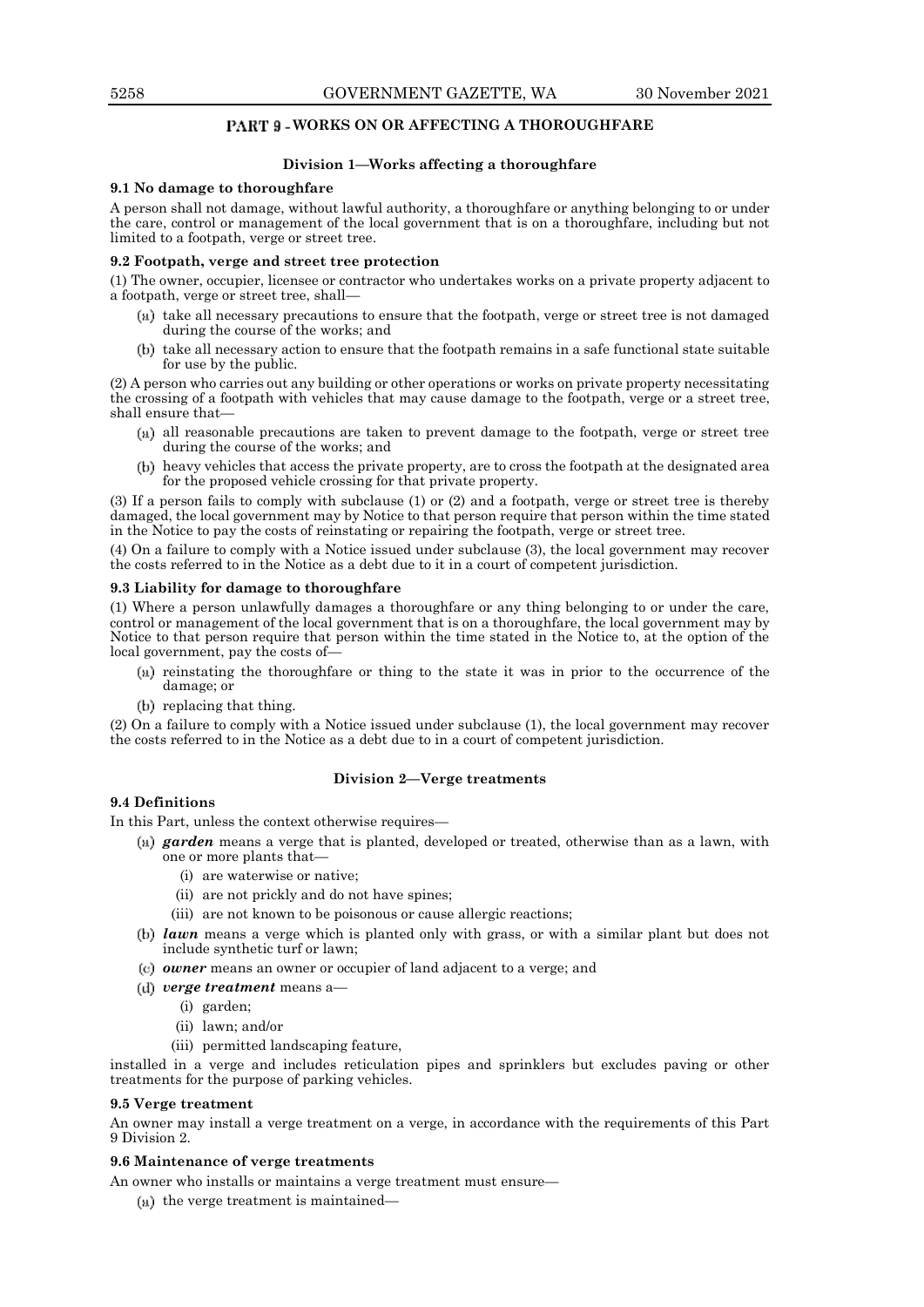- (i) in good and tidy condition, including removing build-up of leaves and grass clippings; and
- (ii) to ensure clear lines of sight for pedestrians, cyclists and motorists are provided at all times;
- (b) the verge treatment is setback from and provides clear access to any infrastructure such as power poles and underground services within, under or over the verge; and
- any footpath running alongside the verge is kept clear of plants and landscaping features.

#### **9.7 Permitted landscaping features**

Unless otherwise approved by the local government, the following restrictions apply to landscaping features installed in a verge—

- (1) raised garden beds, seating or benches, decorations and lighting must
	- be constructed of durable material, securely installed with no sharp edges, corners or fixtures;
	- $(b)$  be built to a height not exceeding 0.5 metres;
	- $(e)$  provide a minimum 0.5 metre setback from any street tree;
	- (d) provide a minimum 0.5 metre setback from the face of the kerb;
	- $\left(\mu\right)$  maintain clear access for parked cars at all times; and
	- $(f)$  only solar lighting is permitted within a verge;
- (2) rocks, stones or logs must
	- maintain clear access for parked vehicles at all times; and
	- be of a size and installed securely so as to not be easily moved; and
- (3) compacted gravel pathways, paved pathways and bin stands (for non-parking purposes) must—  $(u)$  be finished level to be flush with the adjacent footpath, driveway, kerb and verge soil level;
	- and
	- provide a minimum 0.5 metre setback from any street trees.

# **9.8 Damage to local government property**

Any damage to the footpath, kerb, thoroughfare or carriageway caused by a person installing a verge treatment must be repaired or made good, to the satisfaction of the local government, by that person at his or her cost.

#### **9.9 Removal of verge treatments**

The local government may remove any verge treatment at any time if it considers the verge treatment is contrary to these local laws or poses a hazard to or interference with persons or property.

#### **9.10 Enforcement**

The local government may give a Notice to an owner who has installed or maintained a verge treatment in front of their land, requiring that owner, within the time specified in the Notice, to make good any breach of this Division, or to remove all or any part of a verge treatment that does not comply with this Division.

#### **Division 3—Public works**

#### **9.11 Public works on verges**

(1) For the purpose of carrying out any works the local government or any authority empowered by law to dig up a thoroughfare or carry out any other works on a thoroughfare, may without notice and without being liable to compensate any person, dig up all or part of a thoroughfare and disturb any verge treatment placed there by an owner or occupier of adjacent land.

(2) Where the local government digs up or carries out any works in a verge which has a verge treatment which complies with Division 2, then the local government shall use its best endeavours to-

- $(x)$  replace and restore any reticulation pipes and sprinklers; and
- (b) back fill with sand any garden or lawn, but otherwise shall not be liable to replace or restore any verge treatment and in particular any plant, or other vegetation or any surface or in any event, shall not be liable to any person for any damage or disturbance caused.

#### **9.12 Contribution towards construction of standard vehicle crossings**

For the purpose of determining the local government's contribution towards the construction of a standard vehicle crossing as stipulated in regulation 15 of *the Local Government (Uniform Local Provisions) Regulations 1996*, a *standard crossing* is a standard vehicle crossing for a residential area.

# **9.13 Temporary vehicle crossings**

(1) Where it is likely that works on a lot will involve vehicles leaving on a thoroughfare and entering the lot, the person responsible for the works shall obtain a permit for the construction of a temporary crossing to protect the existing carriageway, kerb, drains and footpath, where—

- a crossing does not exist; or
- a crossing does exist, but the nature of the vehicles and their loads is such that they are likely to cause damage to the crossing.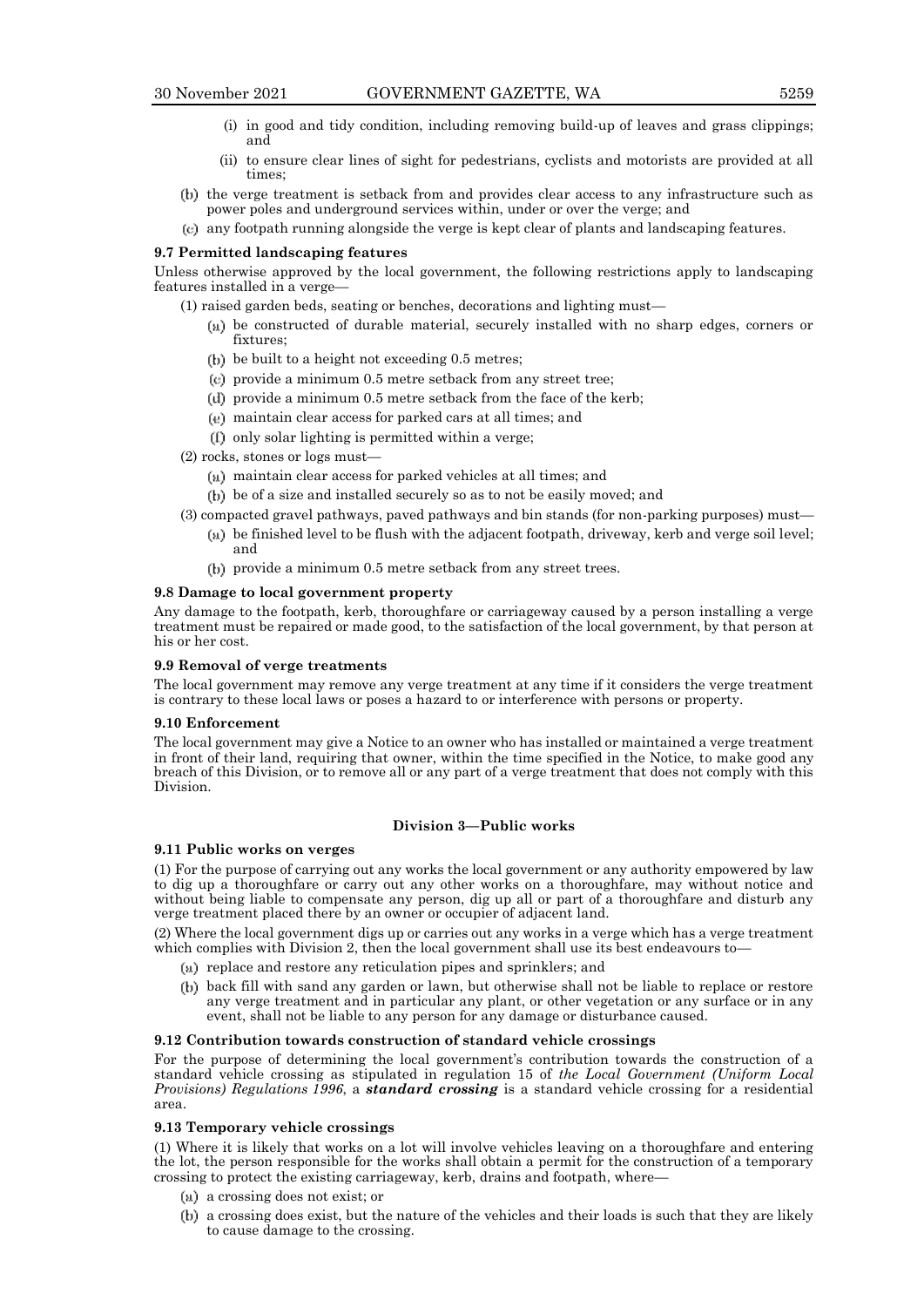(2) The *person responsible for the works* in subclause (1) is to be taken to be—

- the builder named on the building licence issued under the *Local Government (Miscellaneous Provisions) Act 1960*, if one has been issued in relation to the works; or
- (b) the registered proprietor of the lot, if no building licence has been issued under the *Local Government (Miscellaneous Provisions) Act 1960* in relation to the works.

(3) If the local government approves an application for a permit for the purpose of subclause (1), the permit is taken to be issued on the condition that until such time as the temporary crossing is removed, the permit holder shall keep the temporary crossing in good repair and in such a condition so as not to create any danger or obstruction to persons using the thoroughfare.

#### **9.14 Removal of redundant vehicles crossings**

(1) Where works on a lot will result in a crossing no longer giving access to an internal driveway or constructed parking amenity on the lot, the crossing is to be removed and the kerb, drain, footpath, verge and any other part of the thoroughfare affected by the removal are to be reinstated to the satisfaction of the local government.

(2) The local government may give Notice to the owner or occupier of a lot requiring her or him to—

- $\mu$ ) remove any part or all of a crossing which does not give access to the lot; and
- reinstate the kerb, drain, footpath, verge and any other part of the thoroughfare, which may be affected by the removal, within the period of time stated in the Notice, and the owner or occupier of the lot shall comply with that Notice.

# PART 10 - ACTIVITIES ON THOROUGHFARES AND LOCAL GOVERNMENT PROPERTY

# **10.1 General prohibitions**

A person shall not—

- plant any tree or plant (except grasses or a similar plant) within 10 metres from the truncation of an intersection;
- (b) damage a lawn or a garden or remove a plant or part of a plant from local government property unless—
	- (i) the person is the owner or the occupier of the land abutting that portion of the thoroughfare and the lawn or the garden or the particular plant has not been installed or planted by the local government; or
	- (ii) the person is acting under the authority of a written law;
- place on any footpath any fruit, fruit skins or other substance or fluid (whether vegetable or otherwise, but not water) which may create a hazard for any person using the footpath;
- unless at the direction of the local government, damage, remove or interfere with any signpost, direction plate, guidepost, notice, shelter, shed, fence or any structure erected on a thoroughfare by the local government or a person acting under the authority of a written law;
- within a mall, arcade or verandah of a shopping centre, ride any wheeled recreational device or similar device; or
- prune, injure, poison, remove or kill by felling, poisoning or other means, any tree on a thoroughfare or any local government property, unless the person is—
	- (i) acting under the authority of the local government; or
	- (ii) acting under authority of a written law.

# **10.2 Activities allowed with a permit**

(1) A person will not without a permit—

- $(u)$  dig or otherwise create a trench through or under a kerb, carriageway or footpath;
- (b) subject to Part 9 of this local law, throw, place or deposit any thing on a verge except for removal by the local government under a bulk rubbish collection, and then only during the period of time advertised in connection with that collection by the local government;
- $(c)$  cause any obstruction to a vehicle or a person using a thoroughfare as a thoroughfare;
- (d) cause any obstruction to a water channel or a water course in a thoroughfare;
- (e) throw, place or drain offensive, noxious or dangerous fluid onto a thoroughfare;
- damage a thoroughfare;
- $\left(\underline{\mathbf{u}}\right)$  light any fire or burn any thing on a thoroughfare;
- (h) fell any tree onto a thoroughfare;
- if installing a verge treatment in accordance with any requirements specified in this local law, to—
	- (i) lay pipes under or provide taps on any verge; or
	- (ii) place or install any thing on any part of a thoroughfare, and without limiting the generality of the foregoing, any gravel, stone, flagstone, cement, concrete slabs, blocks, bricks, pebbles, plastic sheeting, kerbing, wood chips, bark or sawdust;
- provide, erect, install or use in or on any building, structure or land abutting on a thoroughfare any hoist or other thing for use over the thoroughfare;
- $(k)$  on a public place use anything or do anything so as to create a nuisance;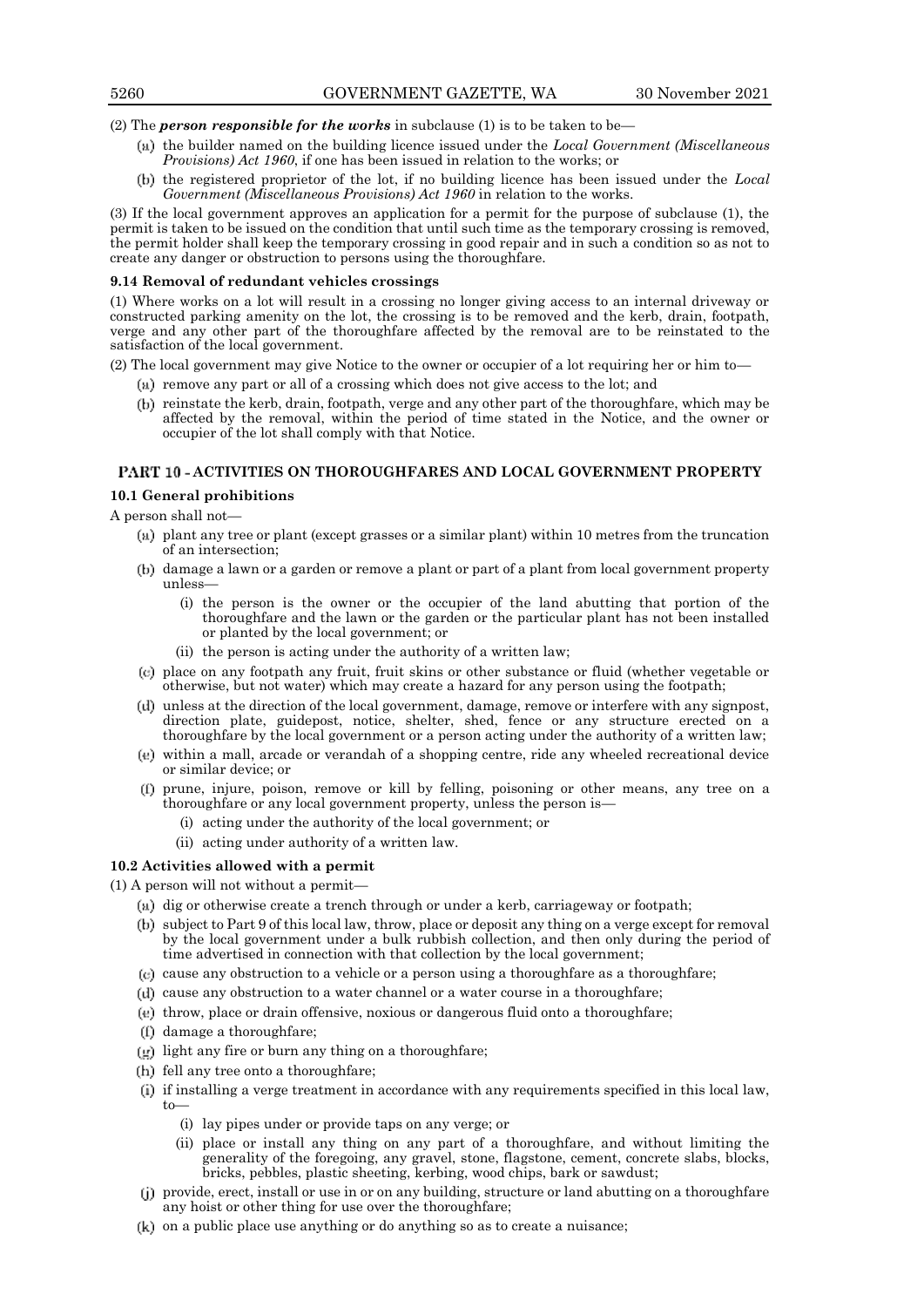- place or cause to be placed on a thoroughfare a bulk rubbish container;
- $(m)$  interfere with the soil of, or anything in a thoroughfare or take anything from a thoroughfare; or
- place or cause to be placed on a footpath or thoroughfare, a planter box or pots.

(2) The local government may grant a permit in accordance with subclause (1) subject to conditions.

## **PART 11 - NOTICES OF BREACH**

# **11.1 Offence to fail to comply with Notice**

Whenever the local government serves a Notice under this local law requiring a person to do any thing, if a person fails to comply with the Notice, that person commits an offence.

#### **11.2 Local government may undertake requirements of Notice**

Where a person fails to comply with a Notice referred to in clause 11.1, the local government may by its employees, agents or contractors carry out the works and do all things specified in the Notice and may recover from that person, as a debt, the costs incurred in so doing.

#### **11.3 Notice to remove, redirect or repair sprinkler**

Where a lawn or a garden is being watered with a sprinkler which is on the lawn or the garden, in a manner which causes or may cause an inconvenience or obstruction to any person using a thoroughfare, the local government or an authorised person may give a Notice to the owner or the occupier of the land abutting on the lawn or the garden, requiring the owner or the occupier or both to either remove, move or alter the direction of the sprinkler or other watering equipment.

#### **11.4 Hazardous plants**

Where a plant or tree in a garden creates or may create a hazard for any person using a thoroughfare, the local government or an authorised person may give a Notice to the owner or the occupier of the land abutting on the garden to remove, cut, move or otherwise deal with that plant so as to remove the hazard.

#### **11.5 Notice to repair damage to thoroughfare**

(1) Where any portion of a thoroughfare, verge or footpath has been damaged, or is in the opinion of an authorised person, dangerous to the public, the local government or an authorised person may by Notice to the person who caused the damage or dangerous condition, order the person to repair or replace that portion of the thoroughfare, verge or footpath to the satisfaction of the local government, and within the timeframe stipulated in the Notice.

(2) If a person does not comply with a Notice provided under subclause (1), to the satisfaction of the local government, that person commits an offence.

# **11.6 Notice to remove thing unlawfully placed on thoroughfare**

Where any thing is placed on a thoroughfare in contravention of this local law, the local government may by Notice to the owner or the occupier of the land abutting on that portion of the thoroughfare where the thing has been placed, or such other person who may be responsible for the thing being so placed, requiring that person or the owner or occupier, as the case may be, to remove the thing within the time specified in the above Notice.

# **PART 12 - OBJECTIONS AND REVIEW**

# **12.1 Application of Division 1, Part 9 of the Act**

When the local government makes a decision as to whether it will—

- $(u)$  grant a person a permit, approval or consent under this local law; or
- (b) renew, vary or cancel a permit, approval or consent that a person has under this local law, the provisions of Division 1 of Part 9 of the Act and regulation 33 of the Regulations apply to that decision.

# **PART 13 - MISCELLANEOUS**

#### **13.1 Authorised person to be obeyed**

A person on local government property shall obey any lawful direction of a Manager or an authorised person.

#### **13.2 Persons may be refused admission or directed to leave local government property or a community facility**

(1) Subject to subclause (2), an authorised person or Manager may refuse to allow entry, suspend admission or direct a person to leave local government property where—

- $(u)$  the authorised person or Manager reasonably suspects that the person has—
	- (i) contravened a provision of this local law;
	- (ii) behaved in a disorderly manner;
	- (iii) used indecent, offensive, profane or insulting language;
	- (iv) created or taken part in any disturbance whereby a crowd has gathered;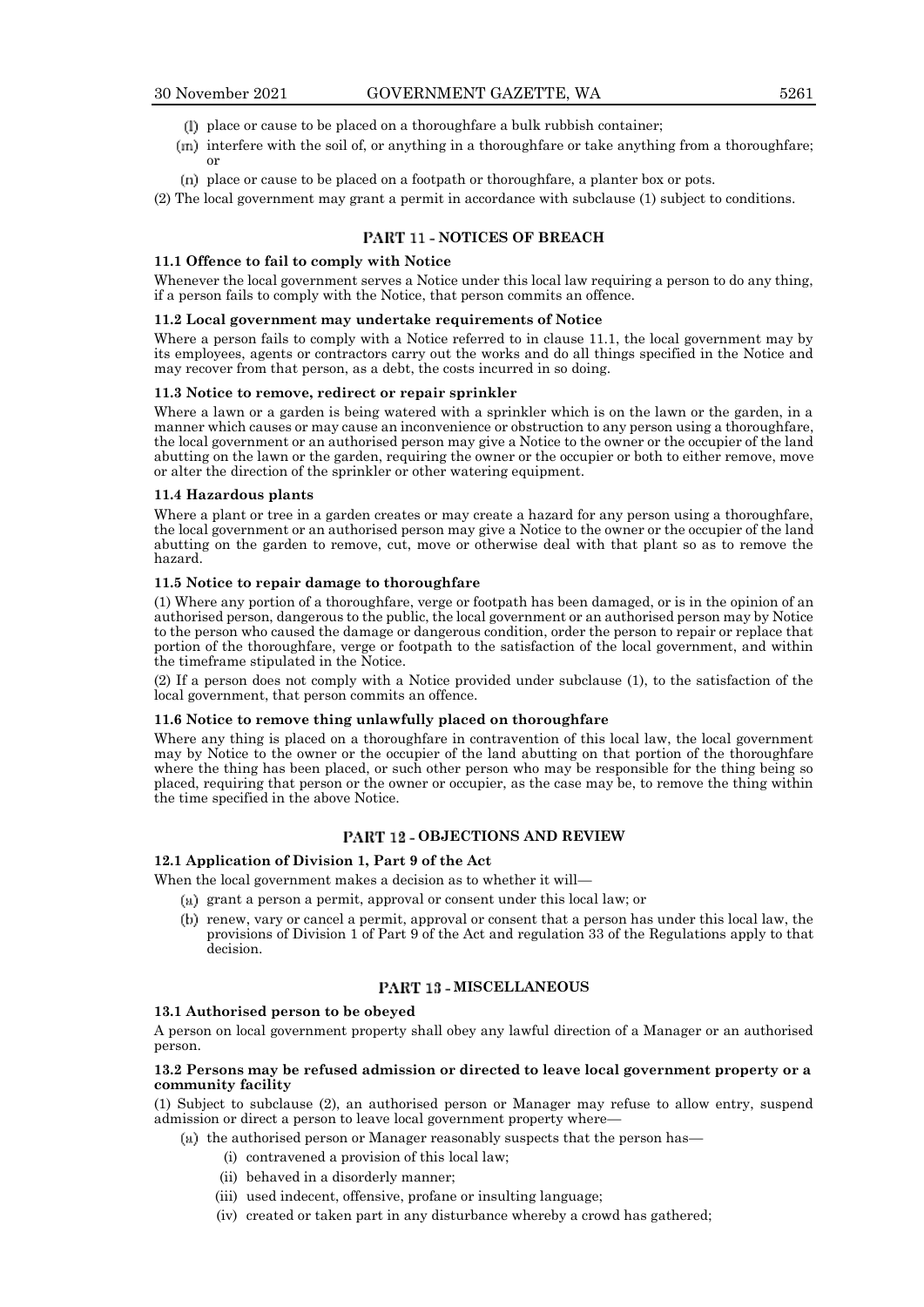- (v) committed an act of indecency; or
- (b) the person has been deemed undesirable by the local government or the authorised person by reason of his or her past conduct.

(2) The refusal or suspension referred to in subclause (1) can be for a period of up to 12 months as decided by the authorised person or Manager.

(3) A person shall, on being requested by the authorised person to leave the local government property, do so immediately, quietly and peaceably.

(4) A person who fails to comply with a request under subclause (3) may be removed from the local government property by an authorised person or a Police Officer.

# **13.3 Liability for damage to local government property**

Where a person unlawfully damages or causes damage to or detrimentally affects the appearance or nature of any local government property, the local government may by Notice to that person require that person within the time specified in the Notice to, at the option of the local government, pay the costs of—

- $\alpha$  reinstating the property to the state it was in prior to the occurrence of the damage; or
- (b) replacing that property.

# **13.4 Public liability insurance policy**

(1) Where, as a condition of a permit, the permit holder is required to obtain and maintain a public liability insurance policy, the permit holder shall—

- $(u)$  effect and maintain a policy of insurance in the name of the permit holder in respect to any injury to any person or any damage to any property which may occur in connection with the use of the local government property by the permit holder;
- (b) ensure that any policy of insurance referred to in subclause  $(1)(a)$  indemnifies the local government in respect of any injury to any person or any damage to any property which may occur in connection with the use of the local government property by the permit holder;
- $(e)$  effect and maintain the policy of insurance referred to in subclause  $(1)(a)$  for the duration of the permit;
- $(i)$  immediately notify the local government if the policy of insurance cover lapses, in which case the permit may be cancelled by the local government in accordance with clause 3.15;
- $(e)$  at any time requested by the local government, provide the local government with a certificate of currency confirming that public liability insurance cover is in place;
- ensure that, as a minimum, the permit holder's public liability insurance policy provides coverage of \$20 million (twenty million dollars), or such other amount as the local government considers appropriate to the risk and liability involved in the activity authorised by the permit;
- $(y)$  upon the request of the local government (in its absolute discretion), increase the minimum value of coverage at the public liability insurance policy renewal date; and
- ensure that the public liability insurer of the permit holder is a reputable insurer licensed to conduct insurance business in Australia in accordance with the guidelines issued by the Australian Prudential Regulatory Authority.

(2) A permit holder who refuses to or cannot provide a current certificate of insurance at least 14 days prior to the commencement of any activity, action or thing performed or erected in accordance with the permit, as required in accordance with subclause (1) commits an offence.

(3) A permit holder must provide the local government with a copy of their certificate of insurance currency at any time requested by the local government, including at the permit application stage.

#### **13.5 Payment of application fees**

Where a fee or charge applies to the entry to, use of or participation in an activity on or in any local government property, a person shall not enter that property without first paying the applicable fee or charge, unless that person has been exempted by the local government from paying that fee or charge.

#### **13.6 No unauthorised entry to function**

(1) A person shall not enter local government property on such days or during such times as the property may be set aside for a function for which a charge for admission is authorised, except—

- $(u)$  through the proper entrance for that purpose; and
- $(b)$  on payment of the fee chargeable for admission at the time.

(2) The local government may exempt a person from compliance with subclause (1)(b).

# **PART 14 - OFFENCES**

# **Division 1—Offences and penalties**

# **14.1 Offences and general penalties**

(1) Any person who fails to do anything required or directed to be done under this local law, or who does anything which under this local law is prohibited from doing, commits an offence.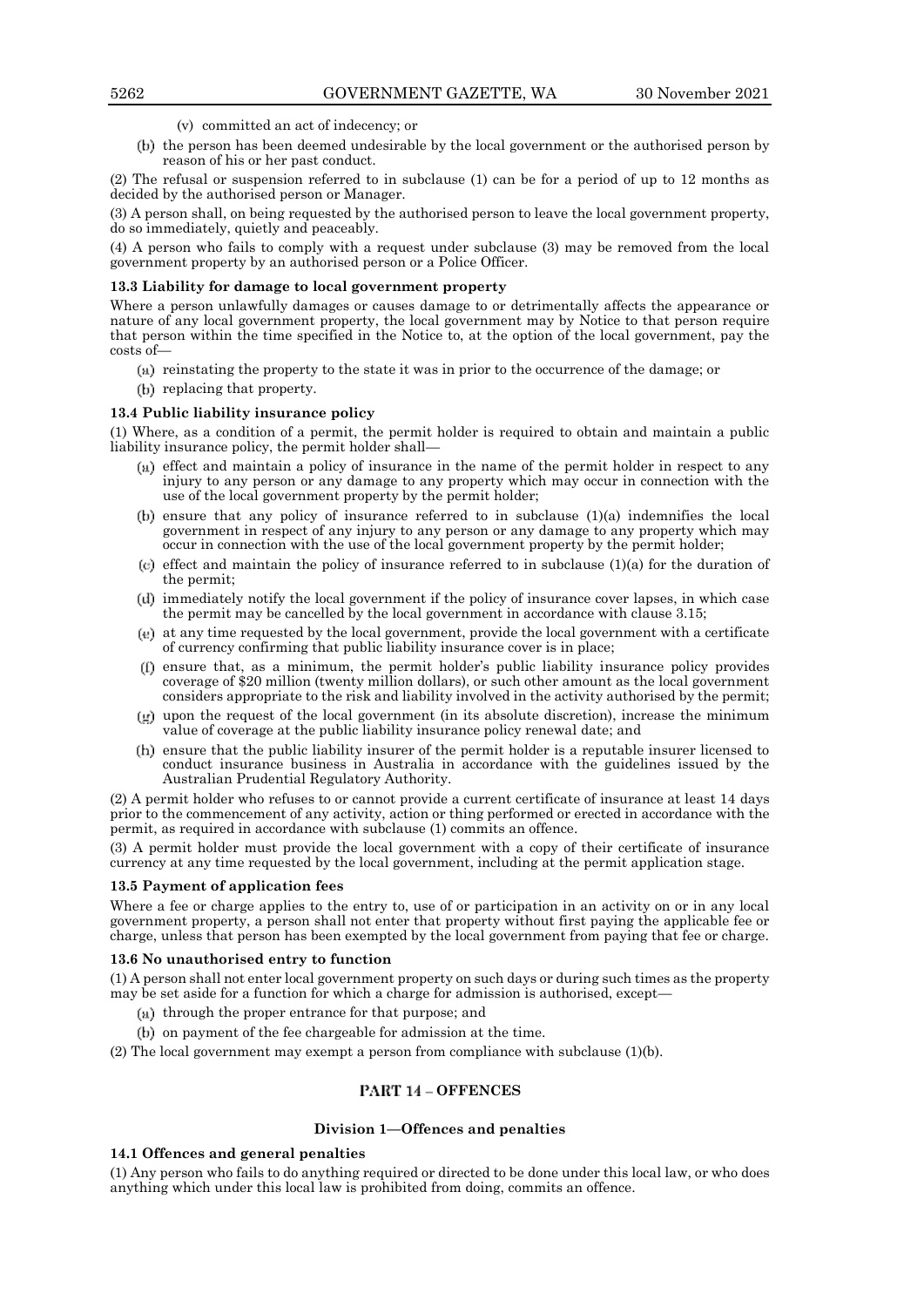(2) Any person who commits an offence under this local law is liable, upon conviction, to a penalty not less than \$300 and not exceeding \$5,000 and if the offence is of a continuing nature, to an additional penalty not exceeding \$500 for each day or part of a day during which the offence has continued.

#### **14.2 Prescribed offences**

(1) An offence against a clause specified in Schedule 1 is a prescribed offence for the purpose of section 9.16(1) of the Act.

(2) The amount of the modified penalty for a prescribed offence is that specified adjacent to the clause in Schedule 1.

(3) For the purpose of guidance only, before giving an infringement notice to a person in respect of the commission of a prescribed offence, an authorised person should be satisfied that—

- $(u)$  commission of the prescribed offence is a relatively minor matter; and
- only straightforward issues of law and fact are involved in determining whether the prescribed offence was committed, and the facts in issue are readily ascertainable.

# **14.3 Infringement notices and infringement withdrawal notices**

(1) For the purpose of this local law—

- $(u)$  where a vehicle is involved in the commission of an offence, the form of the infringement notice referred to in section 9.13 of the Act is that of Form 1 in Schedule 1 of the Regulations;
- (b) the form of the infringement notice referred to in section 9.16 and 9.17 of the Act is that of Form 2 in Schedule 1 of the Regulations; and
- $(t)$  the form of the withdrawal notice referred to in section 9.20 of the Act is that of Form 3 in Schedule 1 of the Regulations.

(2) Where an infringement notice is given under section 9.16 of the Act in respect of an alleged offence against clause 2.4, the notice is to contain a description of the alleged offence.

#### **14.4 Evidence of a determination**

(1) In any legal proceedings, evidence of a determination may be given by tendering the register referred to in clause 2.5 or a copy of an extract from the register certified as a true copy by the CEO.

(2) It is to be presumed, unless the contrary is proved, that the determination was properly made and that every requirement for it to be made and have effect has been satisfied.

(3) Subclause (2) does not make valid a determination that has not been properly made.

# **SCHEDULE 1**

#### **Prescribed offences (clause 14.2(1))**

| Item             | Clause    | Description                                                                                                        | <b>Modified Penalty \$</b> |
|------------------|-----------|--------------------------------------------------------------------------------------------------------------------|----------------------------|
| $\mathbf{1}$ .   | 2.4       | Failure to comply with determination                                                                               | 100                        |
| 2.               | 3.8       | Failure to comply with conditions of a permit                                                                      | 100                        |
| 3.               | 3.14      | Failure to produce permit when required by an<br>authorised person                                                 | 100                        |
| $\overline{4}$ . | 3.18(1)   | Failure to obtain a permit                                                                                         | 250                        |
| 5.               | 3.18(2)   | Failure to obtain a permit to carry out works on<br>local government property                                      | 500                        |
| 6.               | 3.18(3)   | Failure to obtain a permit to use local government<br>property or a community facility for a for profit<br>purpose | 500                        |
| 7.               | 3.19(1)   | Failure to obtain a permit to camp outside a<br>facility or erect structure                                        | 100                        |
| 8.               | 3.20      | Consumption or possession of liquor without a<br>permit                                                            | 100                        |
| 9.               | 3.21      | Failure of permit holder to comply with<br>responsibilities                                                        | 100                        |
| 10.              | 4.2(1)    | Failure to use correct toilet block or change room                                                                 | 100                        |
| 11.              | 4.2(3)(a) | Loiter outside or act in an unacceptable manner in<br>any toilet block                                             | 200                        |
| 12.              | 4.2(3)(b) | Enter or attempt to enter an occupied cubicle or<br>compartment                                                    | 200                        |
| 13.              | 4.3(1)    | Failure to wear adequate clothing to secure<br>decency                                                             | 200                        |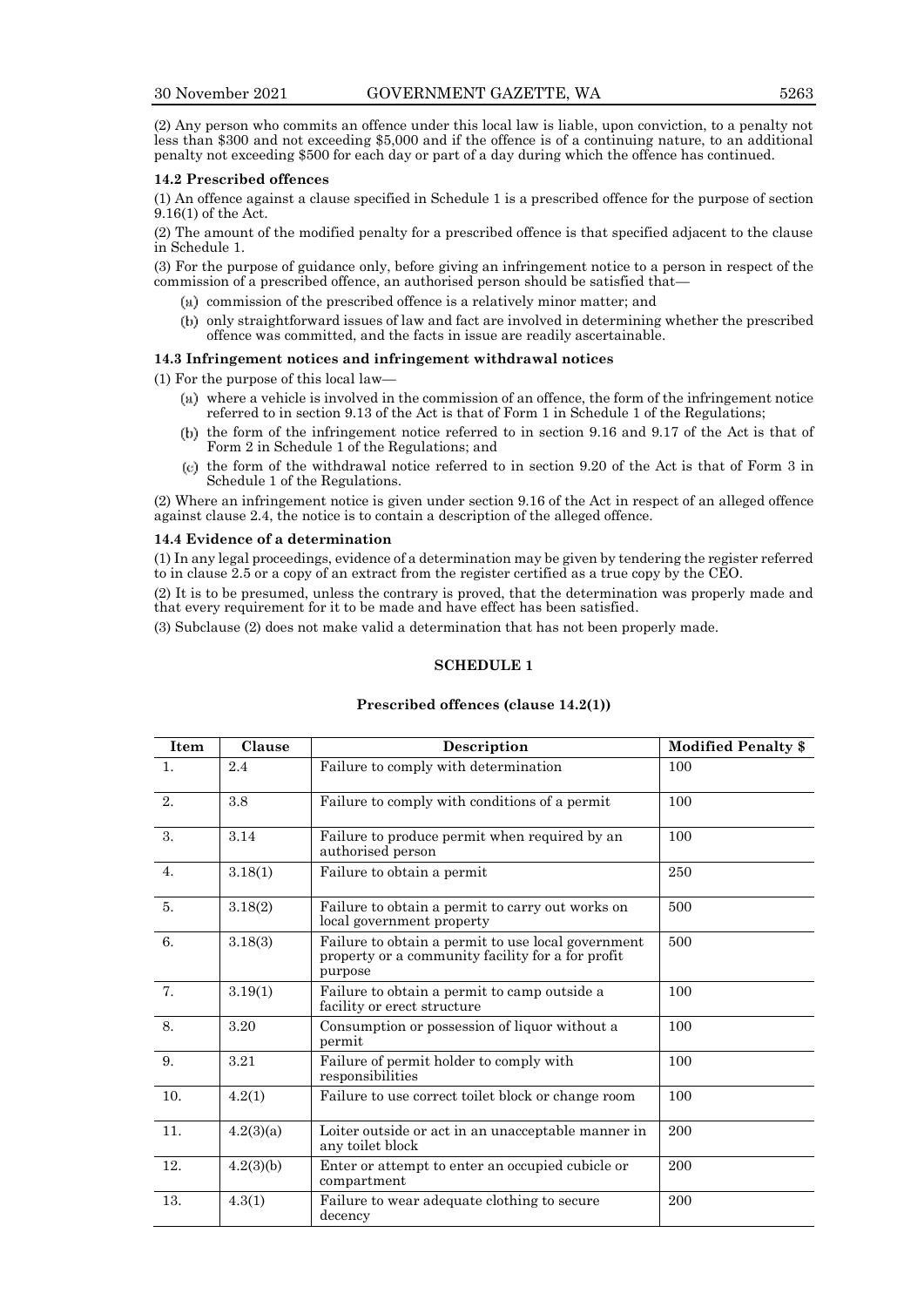5264 GOVERNMENT GAZETTE, WA 30 November 2021

| 14. | 4.3(2)           | Failure to comply with direction of authorised<br>person, to wear adequate clothing                                                                | 250 |
|-----|------------------|----------------------------------------------------------------------------------------------------------------------------------------------------|-----|
| 15. | 4.4(2)           | Behaviour detrimental to property                                                                                                                  | 100 |
| 16. | 4.5(2)(a)        | Take, injure or kill, or attempt to take, injure or<br>kill any fauna                                                                              | 500 |
| 17. | 4.5(2)(b)        | Take onto, set or use any animal, bird or fish trap<br>while on any local government property                                                      | 250 |
| 18. | 4.5(2)(c)        | Remove, prune or damage any flora                                                                                                                  | 250 |
| 19. | 4.6              | Under influence of liquor or prohibited drug or<br>substance                                                                                       | 100 |
| 20. | 4.7              | Take, consume or use a prohibited drug or<br>substance on local government property                                                                | 250 |
| 21. | 4.8(2)           | Failure to comply with sign on local government<br>property                                                                                        | 100 |
| 22. | 5.3(a)           | Consume food or drink in a prohibited area                                                                                                         | 100 |
| 23. | 5.3(b)           | Climbing up or upon a community facility                                                                                                           | 100 |
| 24. | 5.3(c)           | Enter or use, or attempt to enter or use a<br>community facility whilst unclean or suffering<br>from a contagious, infectious or cutaneous disease | 100 |
| 25. | 5.3 <sub>d</sub> | Using soap or shampoo in any part of the pool area<br>other than in the change rooms                                                               | 100 |
| 26. | 5.3(e)           | Using any detergent, substance or oil in any pool<br>or spa                                                                                        | 100 |
| 27. | 5.3(f)           | Fouling or polluting the water in any shower, pool<br>or spa                                                                                       | 100 |
| 28. | 5.3(g)           | Bringing into any part of the pool area or place<br>thereon any chemical substance, liquid or powder                                               | 100 |
| 29. | 5.3(h)           | Bringing into any part of the pool area any glass<br>containers                                                                                    | 100 |
| 30. | 5.3(i)           | Deliberately waste or wastefully use fresh or<br>potable water in the pool area                                                                    | 100 |
| 31. | 5.3(j)           | Spitting or expectorating in any part of the<br>community facility, other than in a water closet                                                   | 300 |
| 32. | 5.3(k)           | Entering a pool or spa in a dirty or unclean<br>condition                                                                                          | 100 |
| 33. | 5.3(l)           | Using a mobile phone, camera or other recording<br>device in a change room at a community facility                                                 | 500 |
| 34. | 5.5(1)           | Launch a boat into river other than from an<br>approved boat launching ramp or area permitted<br>by signs                                          | 100 |
| 35. | 5.5(2)           | Launch personal watercraft into river other than<br>from a boat launching ramp                                                                     | 100 |
| 36. | 5.6(1)           | Fishing in an area where fishing is prohibited or<br>restricted by signs                                                                           | 100 |
| 37. | 5.6(2)(a)        | Clean fish or cut bait that causes a nuisance to<br>river users                                                                                    | 100 |
| 38. | 5.6(2)(b)        | Leave or deposit fish offal or bait on land or in the<br>river                                                                                     | 100 |
| 39. | 5.7              | Unauthorised entry to an area fenced off or closed<br>to the public                                                                                | 250 |
| 40. | 5.9(1)           | Installing an air conditioning unit without<br>approval                                                                                            | 250 |
| 41. | 5.11             | Erecting or maintaining an awning, balcony or<br>verandah without a permit or approval                                                             | 250 |
| 42. | 5.12             | Erecting an awning, balcony or verandah that does<br>not comply with dimensions                                                                    | 250 |
| 43. | 5.13             | Erecting an awning, balcony or verandah that does<br>not comply with design requirements                                                           | 250 |
| 44. | 5.15             | Erecting a permanent structure within a<br>thoroughfare or road reserve without approval                                                           | 250 |
| 45. | 5.17(1)          | Smoke in a smoke free area                                                                                                                         | 100 |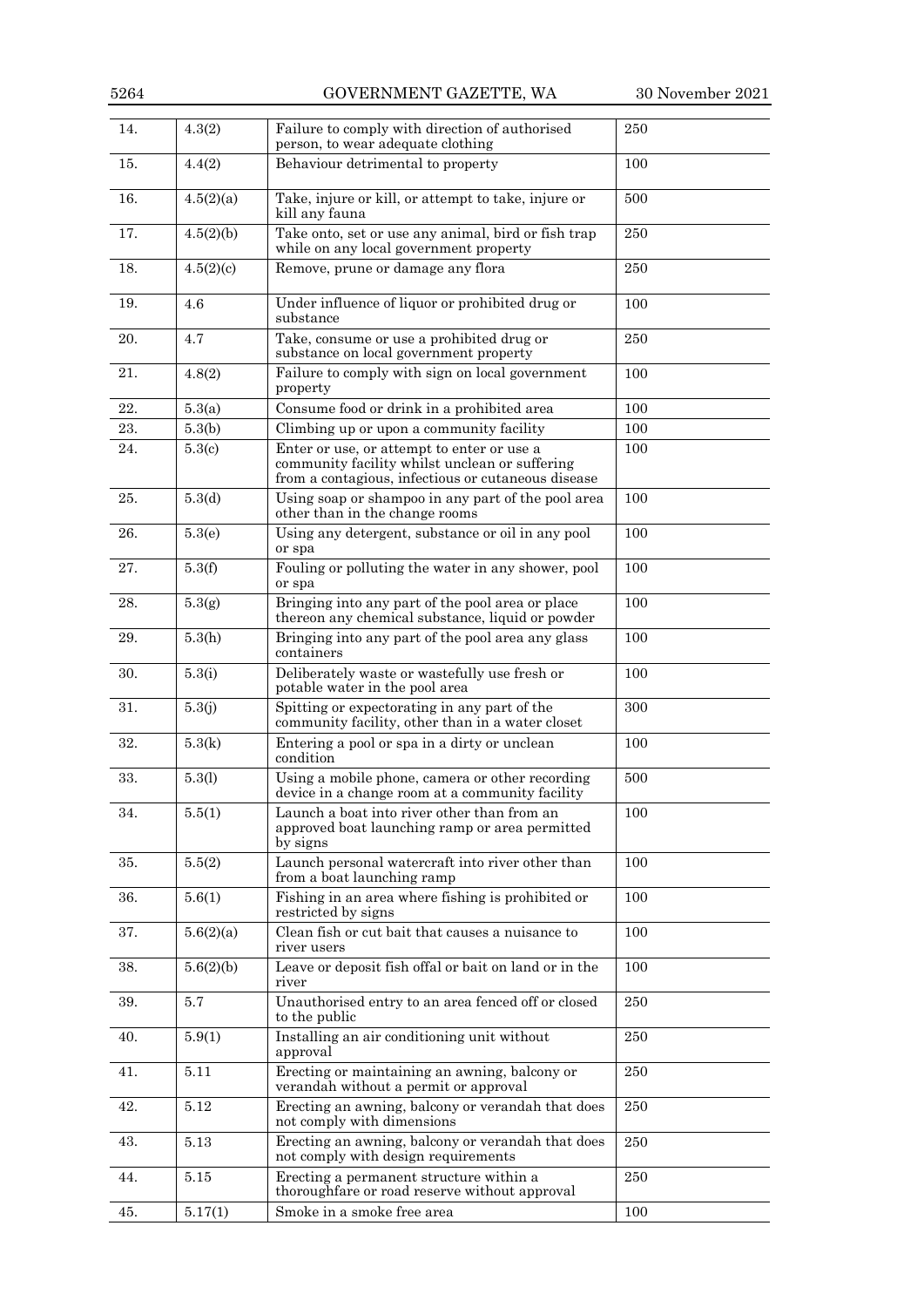| 46. | 5.17(2)   | Failure to extinguish tobacco product or e-cigarette<br>upon direction of an authorised person                                                    | 200 |
|-----|-----------|---------------------------------------------------------------------------------------------------------------------------------------------------|-----|
| 47. | 6.2(1)    | Displaying an advertising sign that requires a sign<br>permit on local government property without a<br>sign permit                               | 250 |
| 48. | 6.3(1)    | Erecting or placing a portable direction sign that<br>requires a sign permit on local government<br>property without a sign permit                | 250 |
| 49. | 6.4(1)    | Placing or erecting an advertising sign or portable<br>direction sign in a prohibited area                                                        | 250 |
| 50. | 6.4(2)(a) | Failing to maintain a sign in safe and serviceable<br>condition at all times                                                                      | 100 |
| 51. | 6.4(2)(b) | Failing to ensure that a sign is of a safe and stable<br>design                                                                                   | 100 |
| 52. | 6.4(2)(c) | Failing to ensure the free passage of persons using<br>footpath at all times                                                                      | 100 |
| 53. | 6.4(2)(d) | Failing to remove sign at close of business each day<br>or end of event                                                                           | 100 |
| 54. | 6.6(2)    | Failing to display a sign in accordance with<br>conditions of sign permit                                                                         | 100 |
| 55. | 6.7(a)    | Failing to maintain sign in safe and serviceable<br>condition at all times                                                                        | 100 |
| 56. | 6.7(b)    | Refusing to conspicuously display the sign permit<br>number on a sign                                                                             | 50  |
| 57. | 6.7(c)    | Failing to ensure that a sign is of a safe and stable<br>design                                                                                   | 100 |
| 58. | 6.7(d)    | Failing to display sign in the approved location                                                                                                  | 100 |
| 59. | 6.7(e)    | Failing to ensure the free passage of persons using<br>the footpath                                                                               | 100 |
| 60. | $6.8\,$   | Erecting or displaying an election sign without a<br>permit when a permit is required by the local<br>government                                  | 500 |
| 61. | 6.9       | Permitting a sign to be displayed in an unsafe or<br>dangerous manner                                                                             | 250 |
| 62. | 6.10      | Refusing or failing to remove a sign to allow<br>sweeping, cleaning or other authorised works                                                     | 100 |
| 63. | 6.11      | Refusing or failing to remove a sign when<br>requested to do so                                                                                   | 250 |
| 64. | 6.12      | Placing or permitting a sign contrary to the<br>requirements of the local law                                                                     | 250 |
| 65. | 7.3(1)    | Leaving a shopping trolley in public place other<br>than trolley bay                                                                              | 100 |
| 66. | 7.3(2)    | Leaving a shopping trolley for a period in excess of<br>3 hours                                                                                   | 100 |
| 67. | 8.3(1)    | Failure to carry out or complete reinstatement<br>works on affected local government property                                                     | 500 |
| 68. | 8.4       | Failure to provide a bank guarantee or pay a<br>security deposit when required by local<br>government                                             | 500 |
| 69. | 9.1       | Damaging a thoroughfare or anything belonging to<br>or under the care control and management of the<br>local government that is on a thoroughfare | 500 |
| 70. | 9.2(1)(a) | Failing to take necessary precautions to ensure<br>footpaths, verges or trees are not damaged during<br>works                                     | 500 |
| 71. | 9.2(1)(b) | Failing to ensure footpath remains in a safe and<br>functioning state suitable for use by the public                                              | 500 |
| 72. | 9.2(2)(a) | Failing to take reasonable precautions to prevent<br>damage to footpath, verge or street tree                                                     | 500 |
| 73. | 9.5       | Failure to install or maintain a verge in accordance<br>with the local laws                                                                       | 250 |
| 74. | 9.8       | Failing to rectify damage caused to footpath, kerb,<br>thoroughfare or carriageway when installing a<br>verge                                     | 250 |